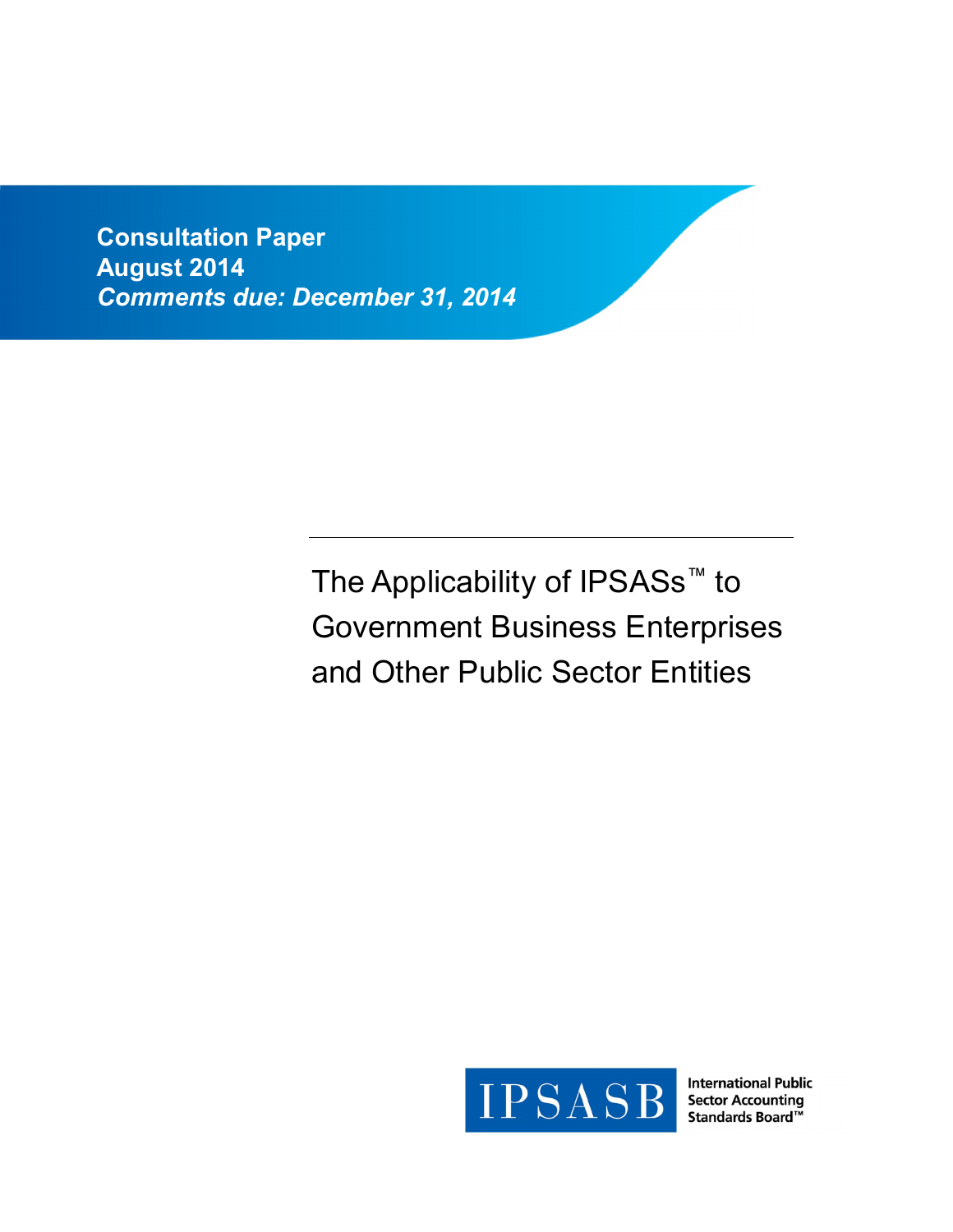

This Consultation Paper (CP) was developed and approved by the International Public Sector Accounting Standards Board® (IPSASB®).

The objective of the IPSASB is to serve the public interest by setting high-quality public sector accounting standards and by facilitating the adoption and implementation of these, thereby enhancing the quality and consistency of practice throughout the world and strengthening the transparency and accountability of public sector finances.

In meeting this objective, the IPSASB sets International Public Sector Accounting Standards™ (IPSASs) and Recommended Practice Guidelines (RPGs) for use by public sector entities, including national, regional, and local governments, and related governmental agencies.

IPSASs relate to the general purpose financial statements (financial statements) and are authoritative. RPGs are pronouncements that provide guidance on good practice in preparing general purpose financial reports (GPFRs) that are not financial statements. Unlike IPSASs, RPGs do not establish requirements. Currently all pronouncements relating to GPFRs that are not financial statements are RPGs. RPGs do not provide guidance on the level of assurance (if any) to which information should be subjected.

The structures and processes that support the operations of the IPSASB are facilitated by the International Federation of Accountants® (IFAC®).

Copyright © August 2014 by the International Federation of Accountants (IFAC). For copyright, trademark, and permissions information, please see [page 21.](#page-20-0)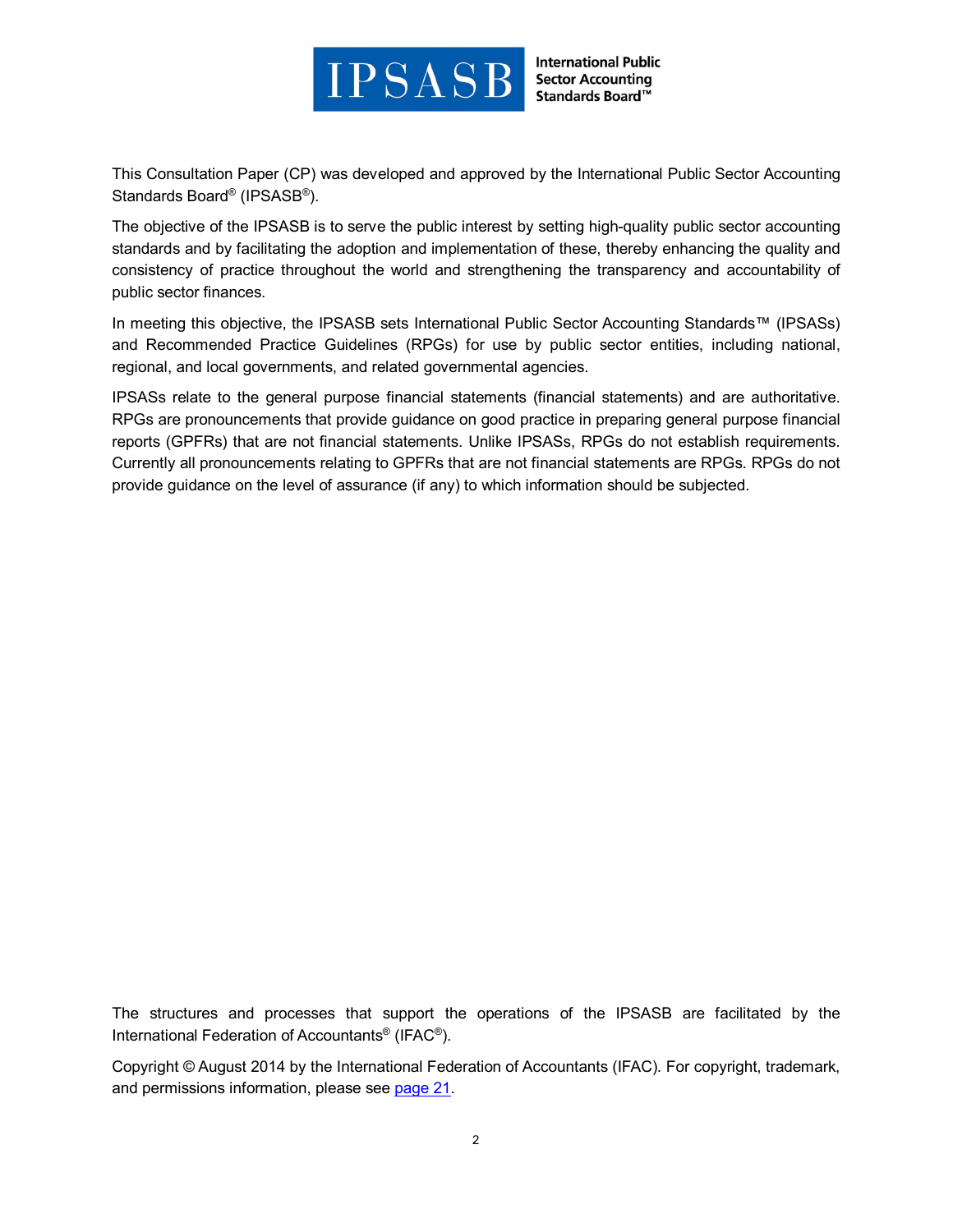# **REQUEST FOR COMMENTS**

#### **Comments are requested by December 31, 2014**

Respondents are asked to submit their comments electronically through the IPSASB website, using the ["Submit a Comment"](http://www.ifac.org/publications-resources/recommended-practice-guideline-reporting-long-term-sustainability-public-sect) link. Please submit comments in both a PDF and Word file. Also, please note that first-time users must register to use this feature. All comments will be considered a matter of public record and will ultimately be posted on the website.

This publication may be downloaded free of charge from the IPSASB website: www.ipsasb.org. The approved text is published in the English language.

### **Guide for Respondents**

The IPSASB welcomes comments on all of the matters discussed in this CP. The CP highlights the preliminary view of the IPSASB and two specific matters for comment. These are provided below to facilitate your comments. Comments are most helpful if they indicate the specific paragraph or groups of paragraphs to which they relate, and contain a clear rationale, including reasons for agreeing or disagreeing. If you disagree, please provide alternative proposals.

### **Preliminary View**

The IPSASB has expressed a unanimous preliminary view (PV) that Approach 1 is the best way forward. A majority of IPSASB members expressed a PV on support for Option 1a.

The IPSASB particularly values comments on the Specific Matters for Comment below.

#### **Specific Matters for Comment 1**

Do you agree with the IPSASB's PV? If so, do you prefer Option 1a or Option 1b? Please give the reasons for your view.

#### **Specific Matters for Comment 2**

If you do not agree with the IPSASB's PV, please indicate whether you support Option 2a or Option 2b in Approach 2 or identify an alternative approach. Please give the reasons for your view.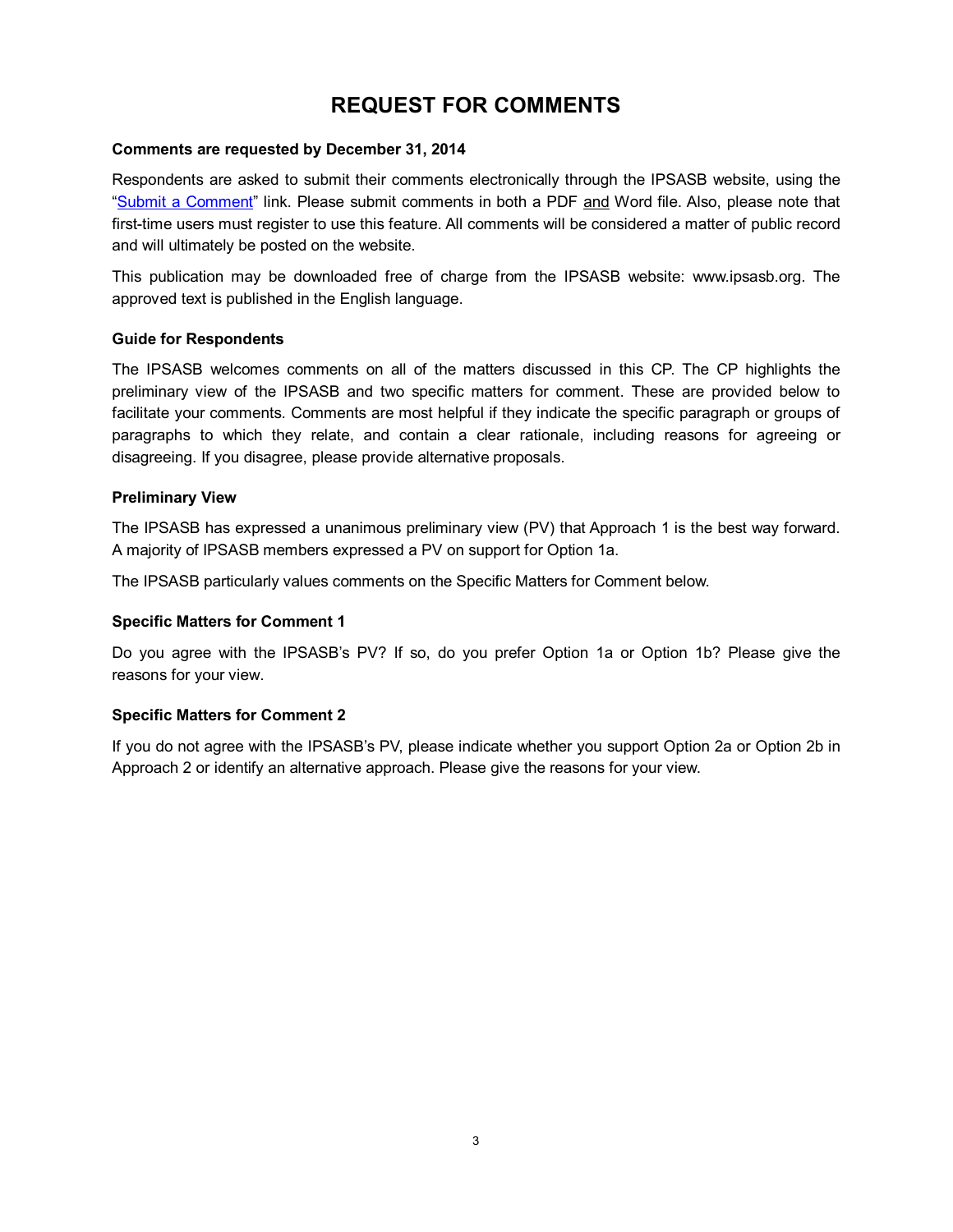# **Executive Summary**

The objective of this CP is to seek comments on the applicability of IPSASs to Government Business Enterprises (GBEs) and other public sector entities.

Currently the term GBE is defined in IPSAS 1, *Presentation of Financial Statements.* The scope section of each IPSAS specifically excludes GBEs and includes a reference to the *Preface to International Public Sector Accounting Standards (Preface),* which states that GBEs apply International Financial Reporting Standards (IFRSs) issued by the International Accounting Standards Board (IASB). Research indicates that there is a wide range of entities being described as GBEs. Some of these entities clearly do not meet the IPSASB definition of a GBE. In other cases there are different interpretations of components of the definition. The CP summarizes issues that have arisen when applying the existing definition of a GBE.

The IPSASB acknowledges the role of regulators and other relevant authorities in each jurisdiction in determining which entities should be required to prepare general purpose financial statements (GPFSs) and the suite of accounting standards to be applied. In its role as the international standard setter for the public sector, the IPSASB considers that it has a responsibility to be transparent about the types of public sector entities for which it is developing IPSASs. The IPSASB is therefore considering its policy on this issue including how to reflect this in IPSASs and other literature.

The IPSASB has considered two main approaches to its policy on the public sector entities for which it is developing accounting standards and on GBEs:

- 1. Describing the characteristics of public sector entities for which IPSASs are intended. Under this approach GBEs would not be defined. There are two options within this approach:
	- (1a) Using IPSASB's current and developing terminology; or
	- (1b) Using Government Finance Statistics (GFS) reporting guidelines and explanatory guidance; or
- 2. Modifying the current definition of a GBE in IPSAS 1, in order to resolve problems in its application. This could be done in two ways:
	- (2a) Clarifying the current definition of a GBE; and/or
	- (2b) Narrowing the existing definition of a GBE.

Option 1a relies only on current and developing IPSASB literature to describe the characteristics of public sector entities. Option 1b involves importing a number of terms and explanations from GFS reporting guidelines into IPSASB's literature.

Options 2a and 2b are not mutually exclusive. Option 2a could be adopted in conjunction with Option 2b so that the existing definition of a GBE is both clarified and narrowed.

The IPSASB's unanimous PV is that Approach 1 is most appropriate because it focuses on the characteristics of entities for which IPSASs are intended. A majority of IPSASB members support Option 1a because it is a high level and principles based and acknowledges the role of regulators and other relevant authorities in determining which entities should apply IPSASs.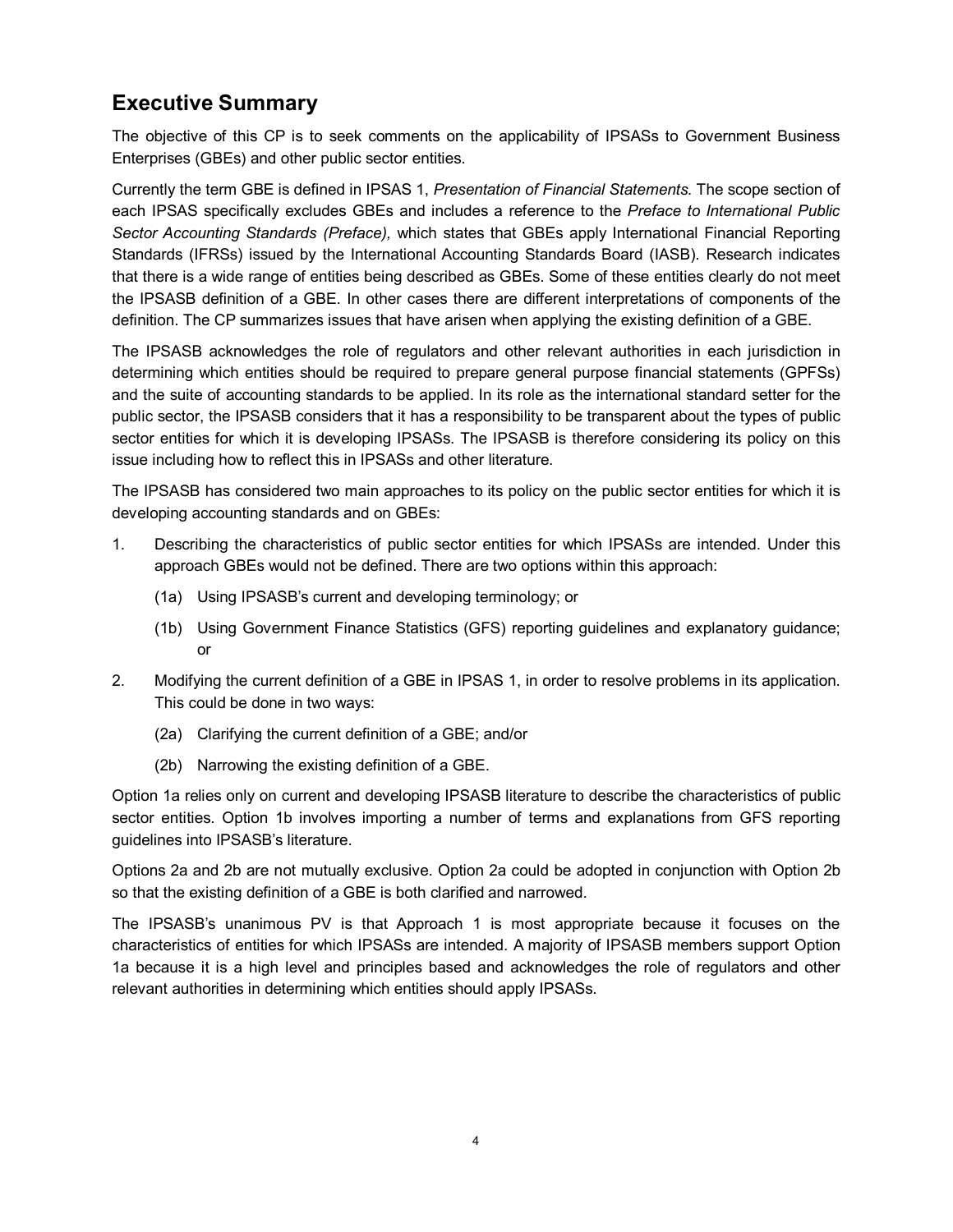# **THE APPLICABILITY OF IPSASs TO GOVERNMENT BUSINESS ENTERPRISES AND OTHER PUBLIC SECTOR ENTITIES**

## **CONTENTS**

|                                                                                       | Page |
|---------------------------------------------------------------------------------------|------|
|                                                                                       | 6    |
|                                                                                       | 6    |
|                                                                                       | 6    |
|                                                                                       | 7    |
| Reporting consequences of inappropriate classification of a public sector entity      | 9    |
| The IASB's Approach to Identifying Entities for which IFRSs may be Suitable           | 10   |
| Approach to Public Corporations in Government Finance Statistics Reporting Guidelines | 11   |
|                                                                                       | 14   |
| Approach 1: Describing the characteristics of public sector entities for which        | 14   |
|                                                                                       | 15   |
| Option 1b: Using GFS reporting guidelines and explanatory guidance                    | 16   |
|                                                                                       | 17   |
|                                                                                       | 17   |
|                                                                                       | 18   |
|                                                                                       | 19   |
|                                                                                       |      |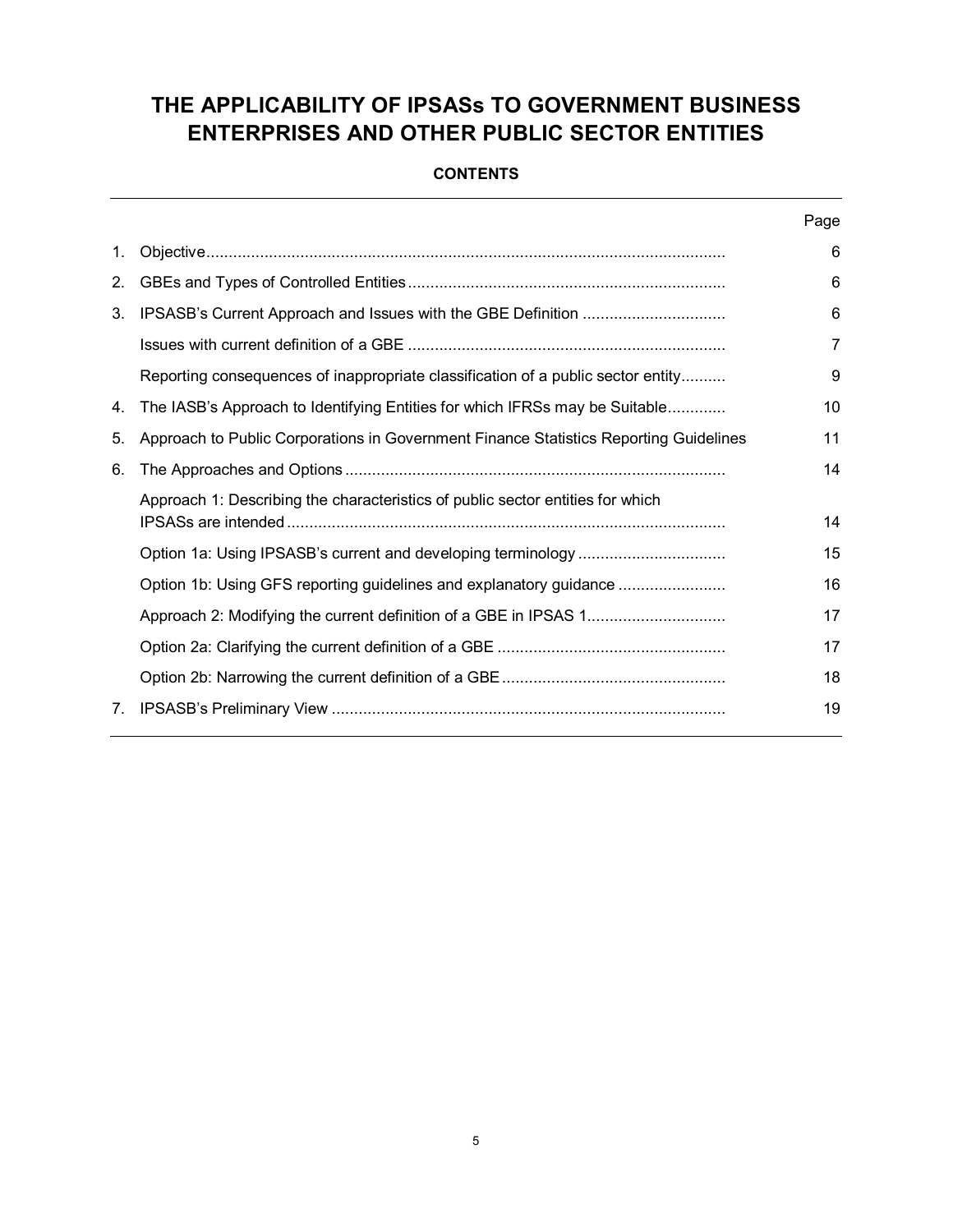## <span id="page-5-0"></span>**1. Objective**

- 1.1 The objective of this CP is to seek comments on the applicability of IPSASs to GBEs and other public sector entities.
- 1.2 The paper explores two main approaches: (1) not formally defining a GBE in IPSASs, but describing the characteristics of public sector entities for which IPSASs are intended; and (2) modifying the current definition of a GBE in IPSAS 1, *Presentation of Financial Statements,* in order to resolve problems in its application, and continuing to state that IPSASs are not intended for GBEs. Each approach has two options. The four options in the CP present a spectrum of ways in which the IPSASB might address the public sector entities for which it is developing accounting standards.

## <span id="page-5-1"></span>**2. GBEs and Types of Controlled Entities**

- 2.1 Controlled entities in the public sector can be envisaged along a spectrum. At one end of the spectrum are entities which are clearly profit-oriented trading enterprises; for example, utilities which seek to make a commercial return and pay regular dividends to shareholders. These enterprises often do not receive any form of financial support from government. Such entities would generally meet the current definition of a GBE and are likely to have characteristics similar to the profit-oriented entities for which the IASB develops and maintains IFRSs.
- 2.2 At the other end of the spectrum are controlled entities which provide public services to achieve outcomes which enhance or maintain the well-being of citizens and are totally dependent on government funding. Such entities are not profit-oriented and do not seek to make a commercial return or pay dividends. Such entities would not meet the current definition of a GBE, because they are reliant upon continuing government funding to be going concerns. They are also unlikely to meet the criterion of having a full cost recovery objective.
- 2.3 Between the two ends of the spectrum there are other types of controlled entities which are more difficult to classify as either profit-oriented or service-oriented. For example, there are entities which sell goods and services and are not reliant on government funding to be going concerns, but which have a financial objective of full cost recovery, rather than generating profits. Other entities generate considerable revenue from providing services such as research at market prices, but fall short of the full recovery of costs either every year or in some years. Some entities may have a full cost recovery objective, but may receive government funding to make up any shortfall.
- 2.4 In order to comply with IPSASs, all controlled entities are consolidated on a line-by-line basis with the accounting policies conforming to IPSASs. GBEs can have a significant impact on financial performance and financial position at the whole-of-government level. If the accounting policies of GBEs differ significantly from IPSASs, the consolidation process is more complex.

## <span id="page-5-2"></span>**3. IPSASB's Current Approach and Issues with the GBE Definition**

3.1 Paragraph 10 of the *Preface* states:

The IPSASs are designed to apply to the general purpose financial reports of all public sector entities other than GBEs. Public sector entities include national governments, regional (e.g., state, provincial, territorial) governments, local (e.g., city, town) governments and related governmental entities (e.g., agencies, boards,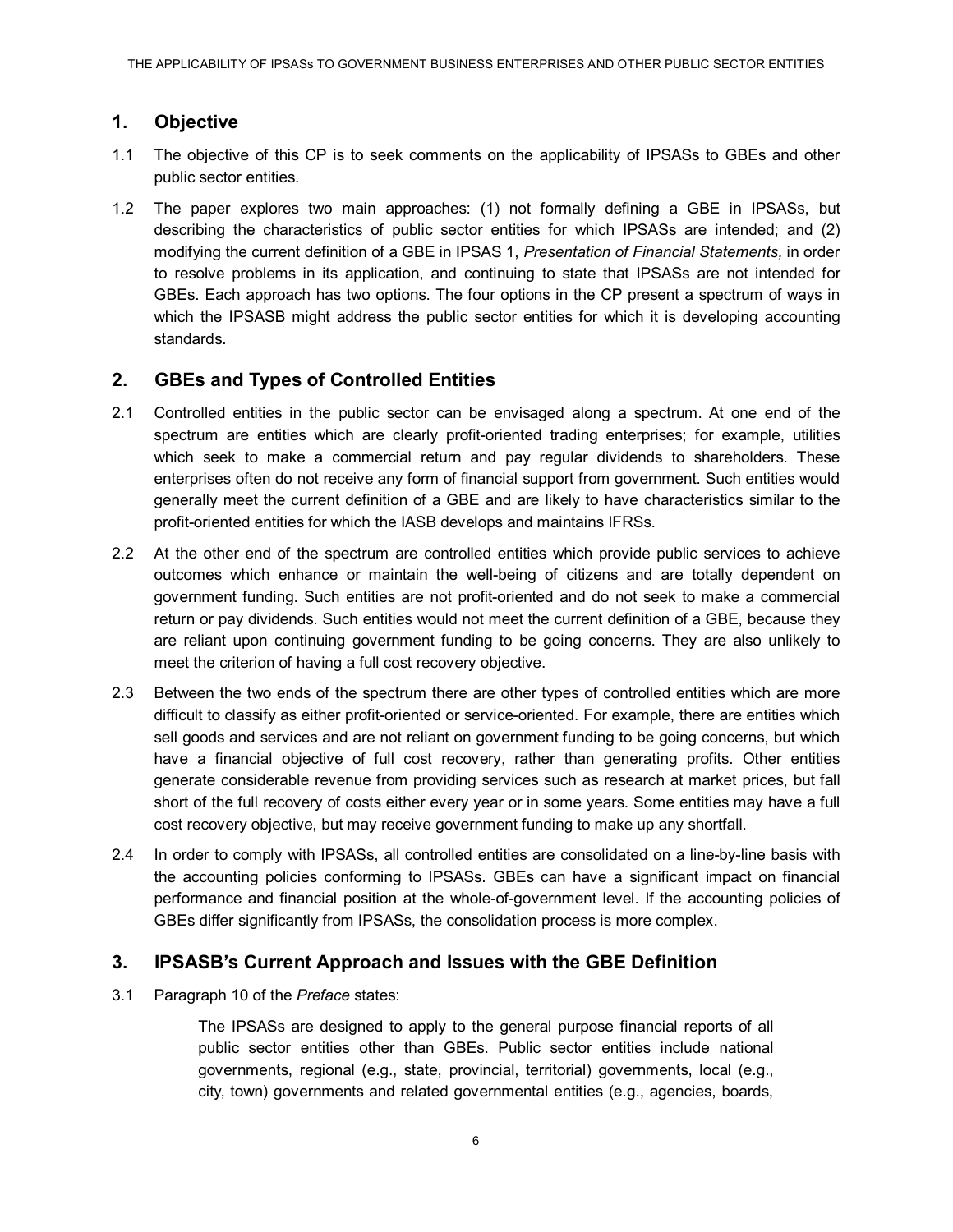commissions and enterprises), unless otherwise stated. International organizations also apply IPSASs. The IPSASs do not apply to GBEs. GBEs apply International Financial Reporting Standards (IFRSs) which are issued by the International Accounting Standards Board (IASB). IPSASs include a definition of GBEs.

- 3.2 All IPSASs currently include a statement that: "This Standard applies to all public sector entities other than Government Business Enterprises." Each IPSAS also states that: "The *Preface to International Public Sector Accounting Standards* issued by the IPSASB explains that Government Business Enterprises (GBEs) apply IFRSs issued by the IASB."
- 3.3 The IPSASB defined the term GBE so that it could identify controlled entities, which it assumed would apply IFRSs. However, the IPSASB acknowledges the role of regulators and other relevant [authorities](#page-6-1)<sup>1</sup> in determining which accounting standards should be applied by various types of entities within a jurisdiction. In addition, the IPSASB has become aware that the types of entities being referred to as GBEs vary across jurisdictions.
- 3.4 IPSAS 1 defines a GBE as an entity that has all the following characteristics:
	- (a) Is an entity with the power to contract in its own name;
	- (b) Has been assigned the financial and operational authority to carry on a business;
	- (c) Sells goods and services, in the normal course of its business, to other entities at a profit or full cost recovery;
	- (d) Is not reliant on continuing government funding to be a going concern (other than purchases of outputs at arm's length); and
	- (e) Is controlled by a public sector entity.
- 3.5 Paragraph 12 of IPSAS 1 also provides guidance that:

GBEs include both trading enterprises, such as utilities, and financial enterprises, such as financial institutions. GBEs are, in substance, no different from entities conducting similar activities in the private sector. GBEs generally operate to make a profit, although some may have limited community service obligations under which they are required to provide some individuals and organizations in the community with goods and services at either no charge or a significantly reduced charge. IPSAS 6, *Consolidated and Separate Financial Statements*, provides guidance on determining whether control exists for financial reporting purposes, and should be referred to in determining whether a GBE is controlled by another public sector [entity](#page-6-2)*<sup>2</sup>* .

#### <span id="page-6-0"></span>**Issues with current definition of a GBE**

-

3.6 Feedback received by the IPSASB indicates diversity in the application of the GBEs definition in some jurisdictions. The IPSASB has observed that there are a wide range of entities now being described as GBEs (or equivalent), some of which do not meet all the criteria in the IPSASB

<span id="page-6-1"></span>Regulators and other relevant authorities may be international governmental organizations, government, a government agency, an entity to which powers are delegated by government, a statutory body or other body laid down in legislation.

<span id="page-6-2"></span><sup>2</sup> IPSASB issued ED 49, *Consolidated Financial Statement*s, in November 2013. ED 49 proposes a revised definition of control from that in IPSAS 6, but does not fundamentally change the meaning of the term.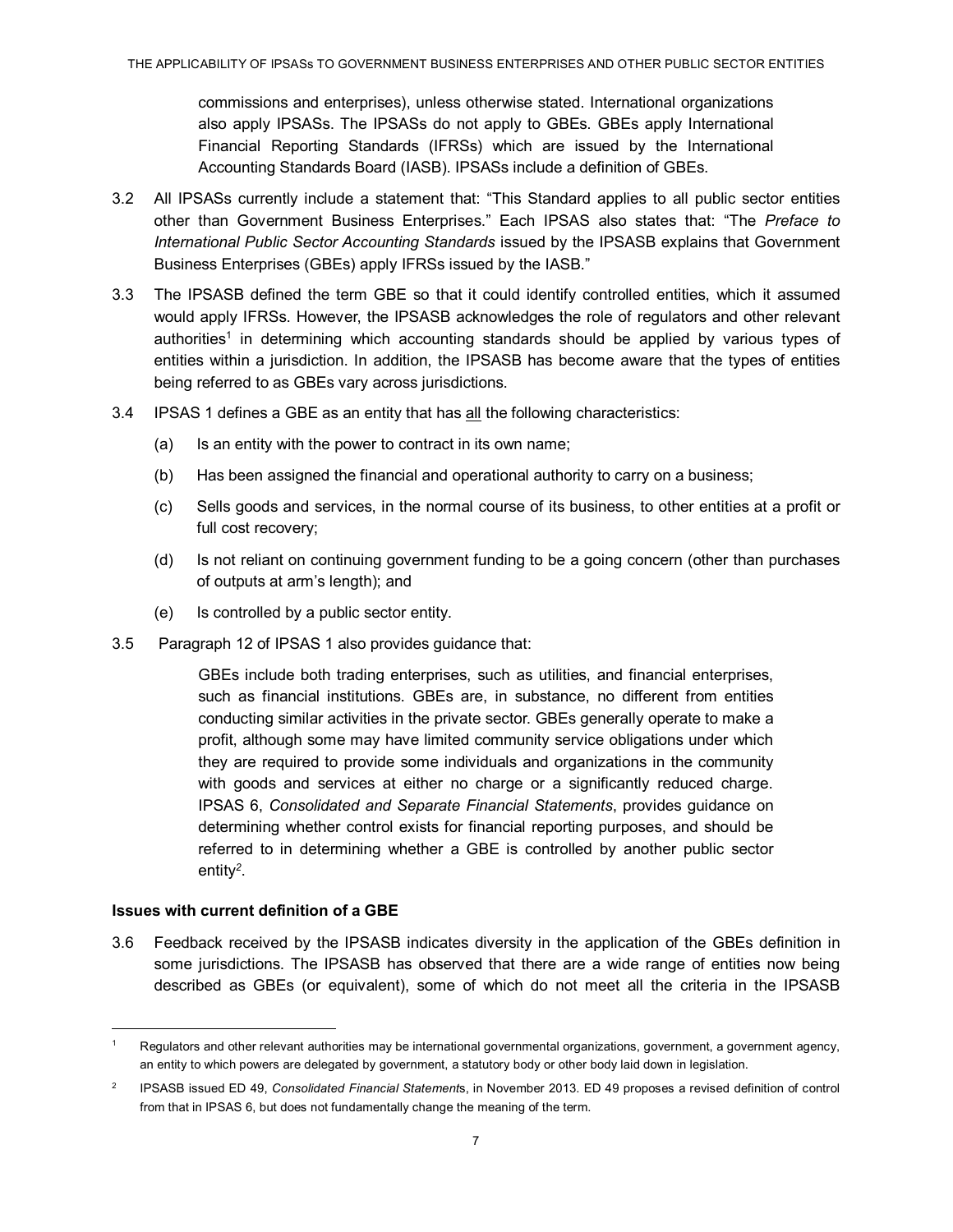definition. The following paragraphs identify some of the difficulties that have been observed in applying the definition of GBEs in IPSAS 1 and the consequences for the entities' GPFSs.

#### **(a) Is an entity with the power to contract in its own name.**

3.7 The definition of GBEs specifically requires the entity to have the power to contract in its own name. This requirement is meant to provide evidence of an entity's autonomy. There have been difficulties in satisfying this criterion in some jurisdictions where there is a legal requirement for all contracts involving public sector entities to be signed by a government minister. In other jurisdictions public sector entities may not have powers to enter into contracts. In such cases an entity would not meet the definition of a GBE even if it had overtly commercial aims and a consistent record of meeting profit targets. Some have questioned whether an entity that otherwise meets the definition of a GBE should be precluded from classification as a GBE simply because there is a legal requirement for all contracts to be signed by a government minister.

### **(b) Has been assigned the financial and operational authority to carry on a business.**

- 3.8 The definition of GBEs requires that the entity has been assigned the financial and operational authority to carry on a business. All GBEs have some financial and operating authority, but there are variations in autonomy and governance depending upon arrangements in each jurisdiction. Some operate within tight financial and performance constraints, which are laid down by government on formation and are reviewed regularly, while others may have more autonomy. In situations when a government takes over a business in financial difficulties it is likely the government will set out objectives for the entity and establish reporting lines. Other GBEs such as utilities may be subject to the decisions of regulators appointed by government to independently consider issues such as service standards and pricing.
- 3.9 The public sector therefore determines through legislation or regulations the outcomes it wants to achieve for each entity, often with a different set of governance arrangements from those in the private sector. If the IPSASB were to keep a definition of GBEs it may be worthwhile to develop guidance on what the financial and operational authority to carry on a business entails.

## **(c) Sells goods and services, in the normal course of business, to other entities at a profit or full cost recovery.**

- 3.10 The definition of GBEs requires that the entity sells goods and services, in the normal course of business, to other entities at a profit or full cost recovery. Having at least a full cost recovery objective is meant to reflect a commercial focus.
- 3.11 The IPSASB is aware that the phrase "to other entities" has been open to different interpretations. In one jurisdiction the definition of GBEs equivalent is more precise and is restricted to entities whose principal activity is the sale of goods and services to individuals and organizations outside the reporting entity.
- 3.12 This criterion refers not only to entities that sell goods or services at a profit but also to those whose financial objective is full cost recovery. This gives rise to two issues:
	- (a) Which accounting standards are likely to be best suited for entities with a full cost recovery objective rather than a profit-seeking objective?
	- (b) What does full cost recovery mean and should it be more clearly described?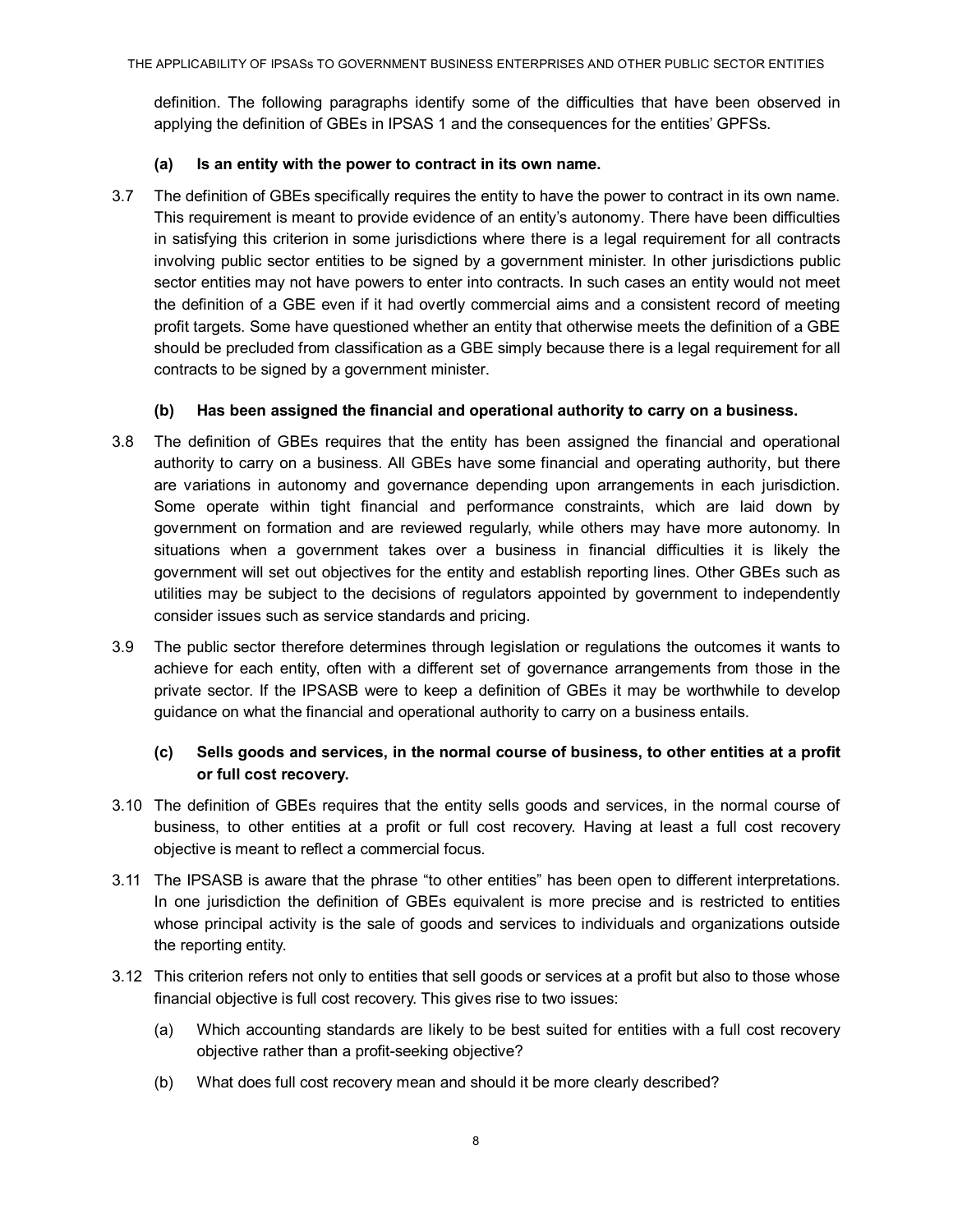- 3.13 Some have questioned whether standards for profit-oriented entities are appropriate for public sector entities with a full cost recovery rather than profit-seeking objective. For example, applying cash-flow based impairment tests to assets that are used in the provision of services on a full cost recovery objective may give misleading impairment measures that, arguably, do not meet the qualitative characteristics of relevance and faithful representation. If the definition of GBEs is to be retained the IPSASB seeks views whether it should be narrowed so that it only applies to entities with a profit-seeking objective.
- 3.14 The phrase "full cost recovery" is also ambiguous and subject to different interpretations. A rigorous interpretation is that it includes all fixed and variable costs of the reporting period. A less rigorous interpretation is that it is restricted to variable costs and can be assessed over more than one reporting period? There is a further issue of how the full cost recovery assessment is affected by government subsidies. Full cost recovery is interpreted in some jurisdictions as achieving a breakeven result after receipt of government subsidy. The subsidy may be at a level set in advance or at the end of the reporting period to eliminate a loss. In other cases a government subsidy is provided for specific services, leaving the entity to otherwise achieve a break-even result.

## **(d) Is not reliant on continuing government funding to be a going concern (other than purchases of outputs at arm's length).**

- 3.15 The definition of GBEs requires that the entity is not reliant on "continuing government funding" to be a going concern (continuing government funding excludes purchases of outputs at arm's length). The IPSASB has observed that there is considerable variation in the interpretation of "continuing government funding". This means that this criterion is applied inconsistently across jurisdictions. In some jurisdictions governments provide concessionary loans to entities and/or provide guarantees to resource providers to enable a controlled entity to borrow for investment or to obtain working capital. Other forms of government funding include loans or equity injections for initial funding and periodic loans for the purchase of assets and/or to increase the entity's scale of activity. Entities may be reliant on continuing funding of this nature, without receiving direct operational subsidies.
- 3.16 In addition to purchases of outputs on commercial terms, a government may provide annual financial support to a controlled profit-oriented entity for services to consumers in rural areas which might not otherwise be provided on a strictly commercial basis. These forms of support are sometimes called "community service obligations".
- 3.17 Some entities generate a profit which may be distributed in the form of a dividend or retained for reinvestment. For other entities government funding may be needed from time to time when there is an annual loss or there is a need for an injection of additional funds for investment. Some consider that government funding should not preclude a controlled entity from meeting the definition of a GBE. They note that many private sector entities receive financial assistance from government and consider that a highly restrictive interpretation of reliance on continued government funding would exclude a large number of entities that would otherwise meet the definition of a GBE and would be impractical. Others argue that a profit-oriented controlled entity should qualify as a GBE only if its ability to continue as a going concern is not dependent on material government assistance.

#### <span id="page-8-0"></span>**Reporting consequences of inappropriate classification of a public sector entity**

3.18 The objectives of financial reporting and the primary users of financial reports differ for entities that have primarily a service delivery objective and those that are primarily profit-oriented. The inappropriate classification of a public sector entity can lead to the application of financial reporting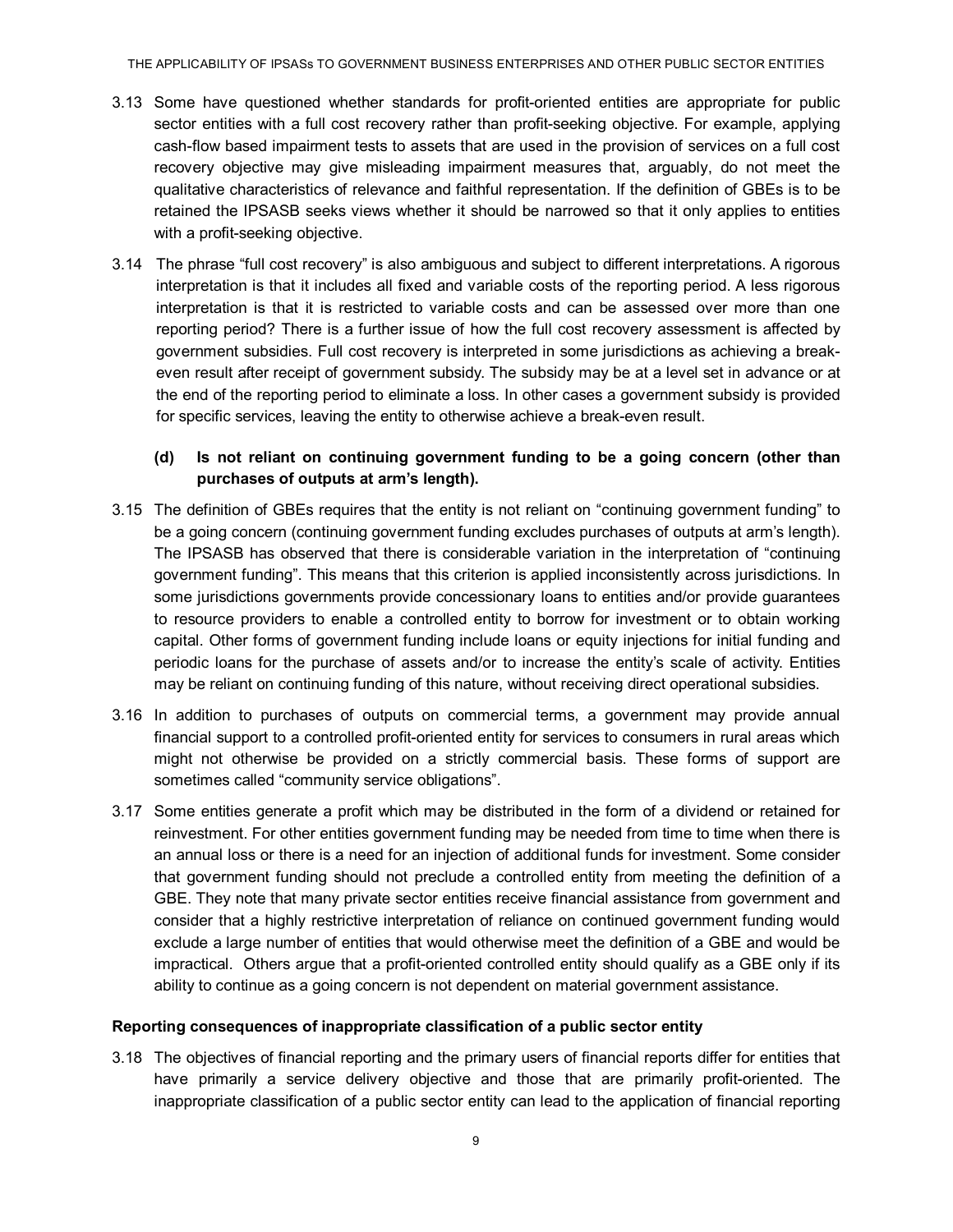standards that may include unsuitable requirements. This can impair the quality of the financial information for users and, therefore, undermine the ability of the information to meet the objectives of financial reporting.

- 3.19 *The Conceptual Framework for General Purpose Financial Reporting by Public Sector Entities (The Conceptual Framework)* states that "the objectives of financial reporting by public sector entities are to provide information about the entity that is useful to users of GPFRs for accountability purposes and for decision-making purposes". The Conceptual Framework further states that "the primary users of GPFRs are service recipients and their representatives and resource providers and their representatives" which include citizens, residents who pay taxes and/or receive benefits but are not citizens, multilateral or bilateral donor agencies, lenders and corporations that provide resources to, and transact with, a government, and those that fund, and/or benefit from, the services provided by international governmental organizations.
- 3.20 The objective of GPFSs prepared in accordance with IFRSs "is to provide financial information about the reporting entity that is useful to existing and potential investors, lenders and other creditors in making decisions about providing resources to the entity. Those decisions involve buying, selling or holding equity and debt instruments, and providing or settling loans and other forms of credi[t"](#page-9-1)<sup>3</sup>. "Decisions by existing and potential investors about buying, selling or holding equity and debt instruments depend on the returns that they expect from an investment in those instruments, for example dividends, principal and interest payments or market price increases["](#page-9-2)<sup>4</sup>.
- 3.21 If the public sector entity's primary objective is to deliver services and it adopts IFRSs or other financial reporting standards for profit-oriented entities it may apply inappropriate accounting treatments. Exit values may often not provide useful information for assets held to deliver services. In such cases measuring assets on the basis of future net cash inflows rather than service potential would misrepresent the economic substance of the entity's activities and would not meet the qualitative characteristics of relevance and faithful representation. As pointed out in paragraph 3.13 cash flow based techniques for determining impairments for assets primarily held for service delivery purposes are likely to provide misleading information.
- 3.22 Conversely, for profit-seeking entities entry values are often inappropriate and measuring assets using cash-flow based techniques or estimates of fair value may provide more relevant information than techniques related to service potential.
- 3.23 The next two sections of this CP consider the IASB approach to communicating its view of the entities for which IFRS are suitable and the approach in GFS reporting guidelines to classifying the general government sector (GGS) and identifying units as public corporations. Section 6 presents the four options on the approach to the applicability of IPSASs to GBEs and other public sector entities on which the IPSASB is seeking views.

## <span id="page-9-0"></span>**4. The IASB's Approach to Identifying Entities for which IFRSs may be Suitable**

4.1 The IASB takes a different approach to that of the IPSASB in communicating its view of the entities for which it develops IFRSs.

<span id="page-9-1"></span><sup>3</sup> Paragraph OB2 of IFRS Conceptual Framework

<span id="page-9-2"></span><sup>4</sup> Paragraph OB3 of IFRS Conceptual Framework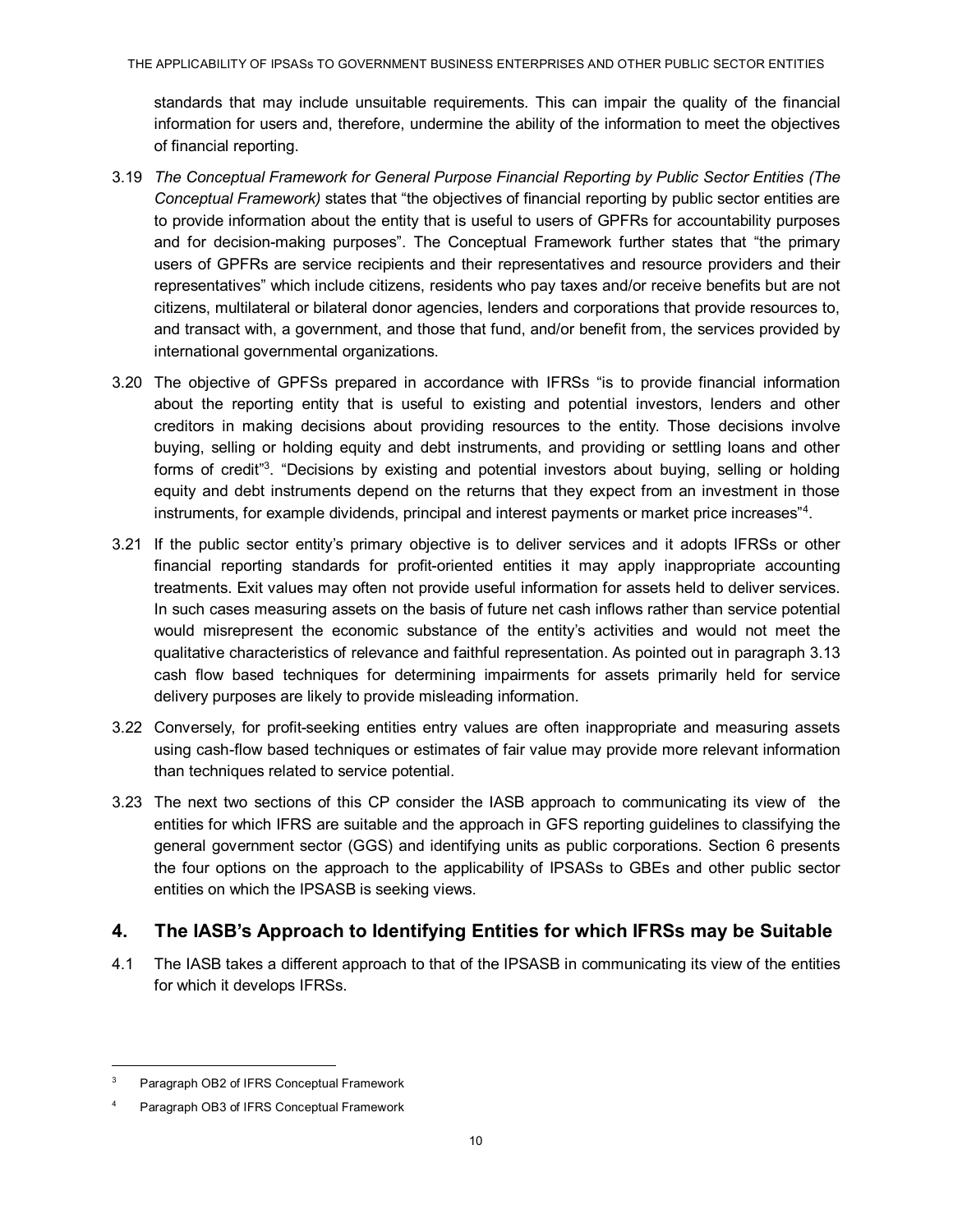- 4.2 The *Preface to International Financial Reporting Standards* states that: "IFRSs are designed to apply to the general purpose financial statements and other financial reporting of profit-oriented entities. Profit-oriented entities include those engaged in commercial, industrial, financial and similar activities, whether organized in corporate or in other forms. They include organizations such as mutual insurance companies and other mutual co-operative entities that provide dividends or other economic benefits directly and proportionately to their owners, members or participants. Although IFRSs are not designed to apply to not-for-profit activities in the private sector, entities with such activities may find them [appropriate."](#page-10-1)<sup>5</sup> "Profit-oriented entities" are not defined in IFRSs, or in the *Preface to International Financial Reporting Standards* or other supporting documents.
- 4.3 The scope section in each IFRS explains the transactions or events to which an entity is required to apply the IFRS.

# <span id="page-10-0"></span>**5. Approach to Public Corporations in Government Finance Statistics Reporting Guidelines**

- 5.1 The IPSASB's policy is to reduce unnecessary differences between IPSASs and GFS reporting guidelines, as described in the policy paper *Process for Considering GFS Reporting Guidelines during Development of IPSASs*, which was issued in February 2014. The CP, *IPSASs and*  Government Finance Statistics Reporting [Guidelines](#page-10-2)<sup>6</sup>, and IPSAS 22, Disclosure of Financial *Information about the General Government Sector*, provide further details of the relationship between IPSASs and GFS.
- 5.2 For the purpose of economic analysis, statistical guidelines divide the total economy of a country into five sectors: the non-financial corporations sector (entities producing goods or services for the market), the financial corporations sector (entities producing financial services for the market), the general government sector (entities fulfilling the functions of government), non-profit institutions serving the household sector and the household sector. GFS reporting guidelines are related to the presentation of statistics about the GGS and public [corporations](#page-10-3)<sup>7</sup>.
- 5.3 In statistical guidelines the reporting entity is called an institutional unit. The main attributes of an institutional unit are:
	- (a) "An institutional unit is entitled to own goods or assets in its own right; it is therefore able to exchange the ownership of goods or assets in transactions with other institutional units;
	- (b) It is able to take economic decisions and engage in economic activities for which it is itself held to be directly responsible and accountable at law;
	- (c) It is able to incur liabilities on its own behalf, to take on other obligations or future commitments and to enter into contracts;
	- (d) Either a complete set of accounts, including a balance sheet of assets and liabilities, exists for the unit, or it would be possible and meaningful, from an economic viewpoint, to compile a complete set of accounts if they were to be required["](#page-10-4)<sup>8</sup>.

<span id="page-10-1"></span><sup>5</sup> Paragraph 9 of the *Preface to International Financial Reporting Standards*

<span id="page-10-2"></span><sup>6</sup> *IPSASs and Government Finance Statistics Reporting Guidelines,* published by IPSASB in October 2012

<span id="page-10-3"></span> $7$  For further details about GGS and the public sector see chapter 22 of System of National Accounts 2008 (2008 SNA) and chapter 2 of Government Finance Statistics Manual 2014 (GFSM 2014) (Pre-publication Draft).

<span id="page-10-4"></span><sup>8</sup> Paragraph 4.2 of 2008 SNA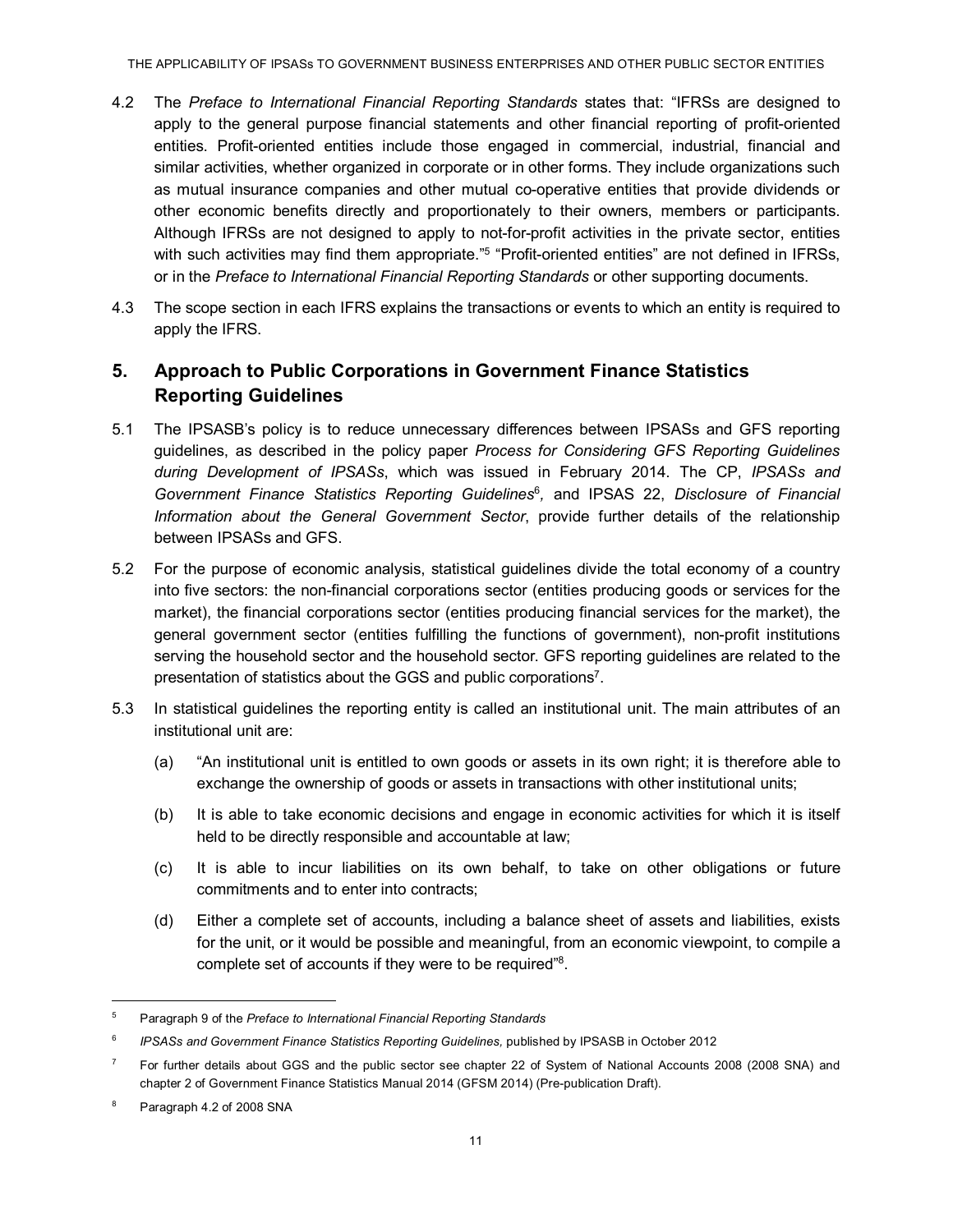THE APPLICABILITY OF IPSASs TO GOVERNMENT BUSINESS ENTERPRISES AND OTHER PUBLIC SECTOR ENTITIES

- 5.4 The term "GBE" is not used in statistical guidelines. However, when controlled by public sector units, many public corporations are similar to GBEs as defined in IPSAS 1.
- 5.5 Statistical guidelines also acknowledge that some units that produce goods and services for the market and are a source of profit or other financial gain to the owners may not be incorporated enterprises. Therefore, statistical guidelines also describe quasi-corporations: entities that are not incorporated, but which function as if they were corporations because they function separately from their owners and have a complete set of accounts, including balance sheets.
- 5.6 Public corporations are controlled by general government units. They have demonstrable autonomy of decision-making and are capable in their own right of owning assets, incurring liabilities and engaging in economic activities and in transactions with other entities. They are not consolidated into the GGS. A public sector entity that does not have demonstrable autonomy of decision-making or is not capable of owning assets or incurring liabilities in its own right is included in the GGS.
- 5.7 The same general recording approach is applied to all institutional units in national accounts. Therefore, statisticians do not face the same challenge as regulators specifying financial reporting requirements or defining which standards should apply to particular types of entities. Nevertheless, statisticians are required to decide which entities should be classified to the GGS, which is the most commonly used boundary for compiling fiscal statistics.
- 5.8 Statistical guidelines classify institutional units according to their economic function. The description of public sector entities inside the GGS in GFS reporting guidelines is:

The principal functions of government are to assume responsibility for the provision of goods and services to the community or to individual households and to finance their provision out of taxation or other incomes, to redistribute income and wealth by means of transfers, and to engage in non-market [production](#page-11-0)<sup>9</sup>.

- 5.9 The scope of the GGS includes non-market units controlled by general government. A non-market unit does not sell its output on a market at economically significant prices, and commonly relies on government support to continue to operate. It therefore does not meet the definition of a public corporation.
- 5.10 The key issue for classification of units is therefore whether economically significant prices are being charged. Economically significant prices are "prices that have a significant influence on the amounts that producers are willing to supply and on the amounts purchasers wish to buy. These prices normally result when:
	- (a) The producer has an incentive to adjust supply either with the goal of making a profit in the long run or, at a minimum, covering capital and other costs; and
	- (b) Consumers have the freedom to purchase or not purchase and make the choice on the basis of the prices charged["](#page-11-1)<sup>10</sup>.

Such a decision requires considerable judgment. For example, administrative charges imposed by government for reimbursing public hospitals, which are not applicable to private hospitals, would not be considered economically significant. In practice, where market forces are in operation a unit is assessed using a comparison over several years between the market sales of a unit and its

<span id="page-11-0"></span>Paragraph 22.17 of 2008 SNA

<span id="page-11-1"></span><sup>10</sup> Paragraph 22.28 of 2008 SNA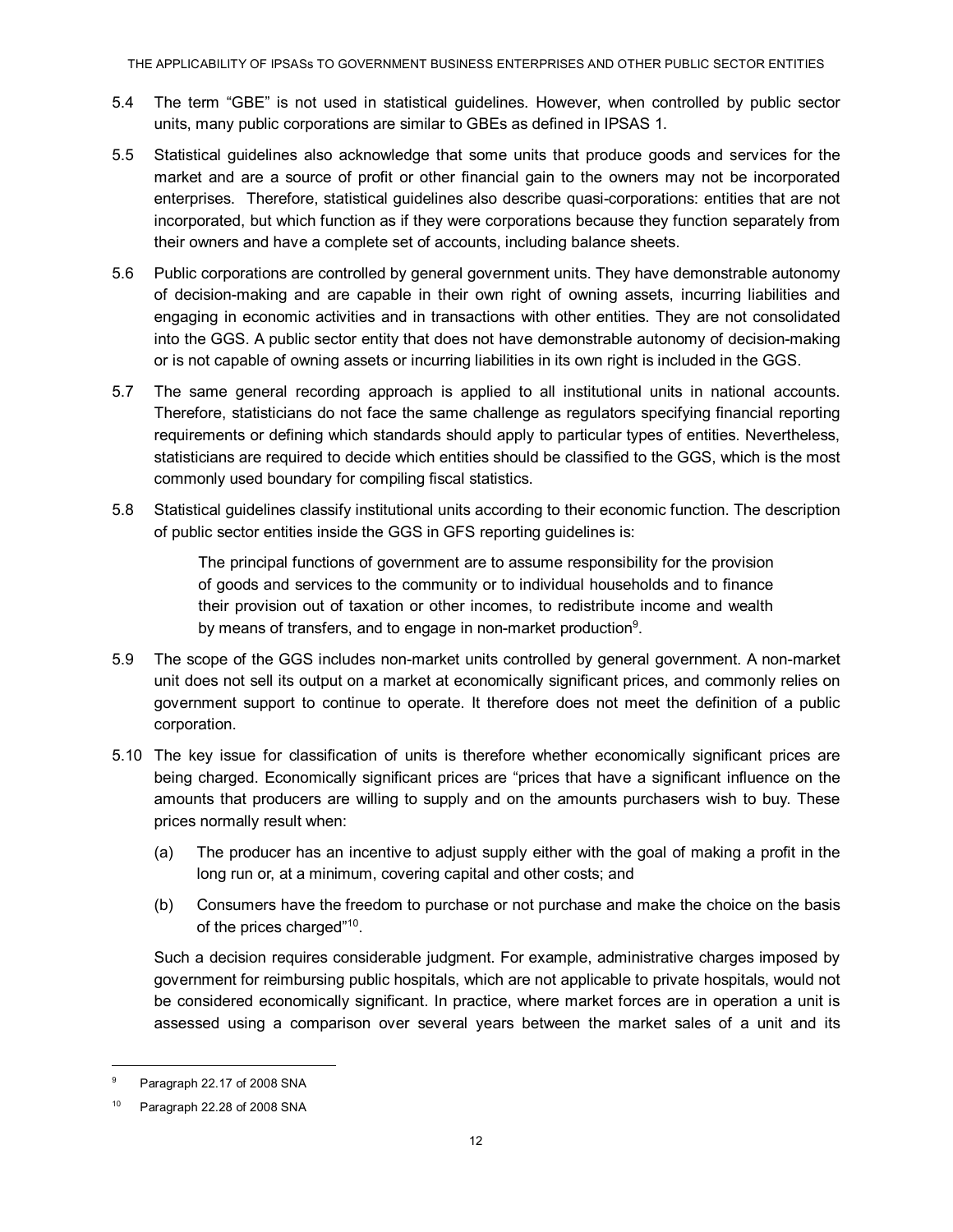production costs. Where its market sales are consistently below 50% of its production costs, the unit is classified to the GGS.

- 5.11 There is considerable similarity between the unit classification approach in GFS reporting guidelines and the existing definition of a GBE in IPSAS 1.
- 5.12 A requirement of both the GBE definition and the definition of a public corporation in GFS reporting guidelines is that the entity must have the power to contract in its own name. In GFS reporting guidelines, a special purpose entity must also be an autonomous decision-making entity in order to be a public [corporation](#page-12-0) $11$ .
- 5.13 The assignment of financial and operational authority to carry on a business is also considered in GFS reporting guidelines. Because an institutional unit needs to be "able to take economic decisions and engage in economic activities for which it is itself held to be directly responsible and accountable at la[w"](#page-12-1)<sup>12</sup>, "they are centers of decision-making for all aspects of economic [behavior](#page-12-2)<sup>13</sup>. But if the institutional unit is a restructuring unit, whatever its legal status, acts as a direct agent of the government, is not a market producer and its main function is to redistribute national income and wealth, channeling funds from one unit to the other, then it should be classified in the [GGS](#page-12-3)<sup>14</sup>.
- 5.14 The requirement in the current definition of a GBE that the entity sells goods and services, in the normal course of business, to other entities at a profit or full cost recovery is arguably stricter than the GFS reporting guidelines requirement that the unit must sell its output on a market at economically significant prices in order to meet the definition of a public corporation. Under GFS reporting guidelines a consistently loss-making unit may still be considered a public corporation and therefore not be classified in the GGS. Practically this difference may be less than it initially appears, because under the IPSAS 1 definition it is unclear how long an entity with a full cost recovery or profit-seeking objective can record losses and still be considered a GBE.
- 5.15 Additionally, in GFS reporting guidelines, if a public sector entity is considered an ancillary unit which sells all its output only to government for use as intermediate consumption or gross fixed capital formation, then it is not considered a separate institutional unit and is classified in the  $GGS^{15}$  $GGS^{15}$ .
- 5.16 In GFS reporting guidelines, the assessment of whether a unit is a public corporation does not consider continued government funding. However, an assessment has to be made about the nature of the funding (subsidies on products or subsidies on production) and its impact on the 50% sales to costs ratio.
- 5.17 Statistical guidelines have more specific guidance for borderline cases such as quasi[corporations](#page-12-5)<sup>16</sup>, restructuring [agencies](#page-12-6)<sup>17</sup>, special purpose [entities](#page-12-5)<sup>18</sup> and joint [ventures](#page-12-6)<sup>19</sup> using the substance over form principle to classify such public sector entities.

l

<span id="page-12-0"></span><sup>&</sup>lt;sup>11</sup> The attributes of an institutional unit are cumulative. Even if the public sector entity has the power to contract in its own name, it also needs to be an autonomous decision-making entity to be considered an institutional unit.

<span id="page-12-1"></span><sup>12</sup> Paragraph 4.2b of 2008 SNA

<span id="page-12-2"></span><sup>13</sup> Paragraph 2.16 of 2008 SNA

<span id="page-12-3"></span><sup>14</sup> See paragraphs 22.47-22.50 of 2008 SNA for further detail.

<span id="page-12-4"></span><sup>15</sup> See paragraph 4.66 of 2008 SNA for further detail.

<span id="page-12-5"></span><sup>16</sup> Paragraphs 22.44-22.46 of 2008 SNA

<span id="page-12-6"></span><sup>17</sup> Paragraphs 22.47-22.50 of 2008 SNA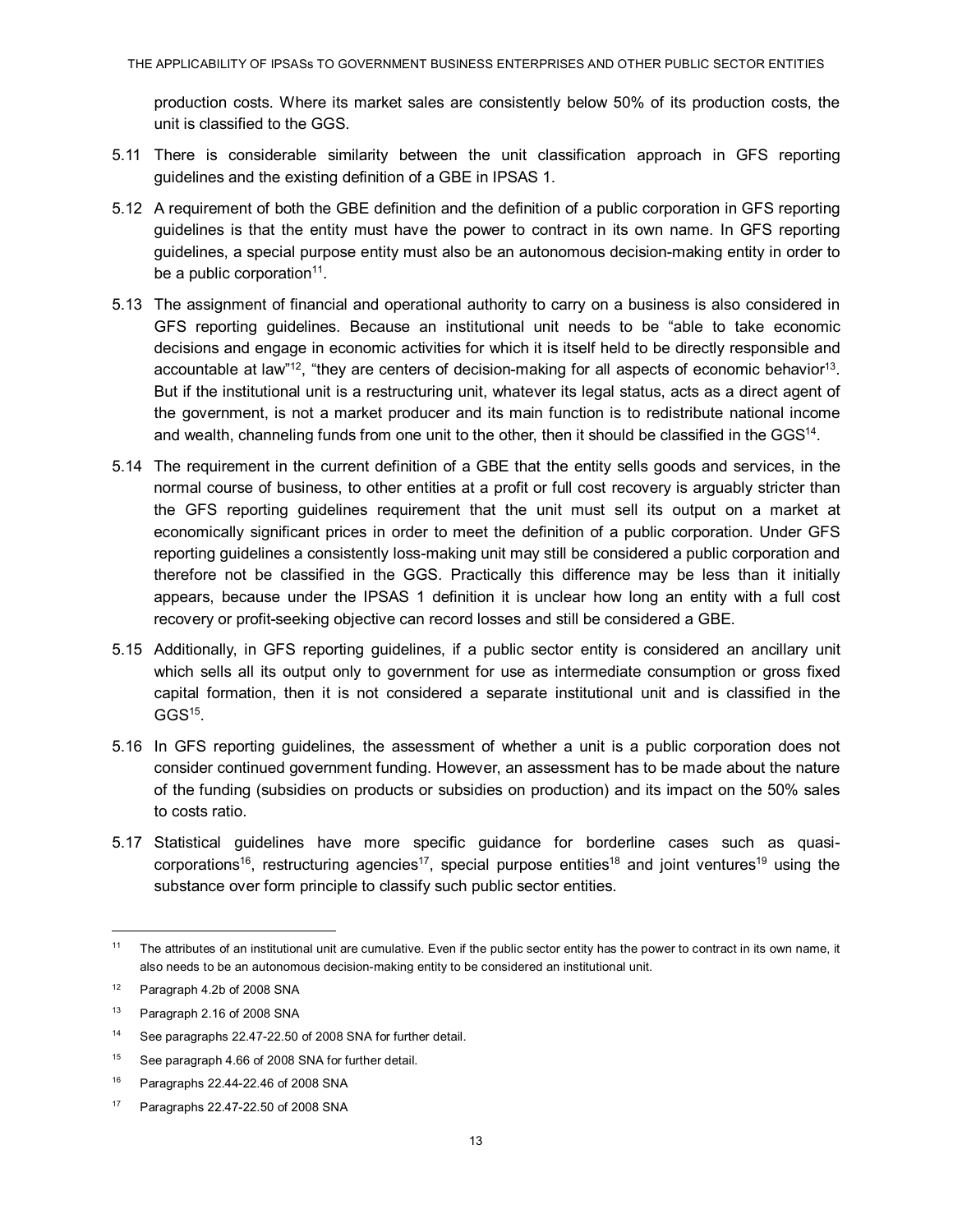# <span id="page-13-0"></span>**6. The Approaches and Options**

- 6.1 The IPSASB acknowledges the role of regulators and other relevant authorities in each jurisdiction in determining which entities should be required to prepare GPFSs and the accounting standards to be applied. The IPSASB has considered the role of regulators and other relevant authorities in the development of options related to the applicability of IPSASs to GBEs and other public sector entities.
- 6.2 The IPSASB has considered two main approaches:
	- (1) Describing the characteristics of public sector entities which IPSASs are intended. Under this approach GBEs would not be defined. There are two options within this approach:
		- (1a) Using IPSASB's current and developing terminology; or
		- (1b) Using GFS reporting guidelines and explanatory guidance;
	- (2) Modifying the current definition of a GBE in IPSAS 1, in order to resolve problems in its application. This could be done in two ways:
		- (2a) Clarifying the current definition of a GBE; and/or
		- (2b) Narrowing the current definition of a GBE.
- 6.3 Table 1 summarizes the approaches and options.

|                                                                                             | Approach 1                      |                                    | Approach 2                                            |                                                                             |
|---------------------------------------------------------------------------------------------|---------------------------------|------------------------------------|-------------------------------------------------------|-----------------------------------------------------------------------------|
|                                                                                             | Option 1a                       | Option 1b                          | Option 2a                                             | Option 2b                                                                   |
| <b>Characteristics of</b><br>public sector entities<br>for which IPSASs are<br>intended     | Yes (with IPSAS<br>terminology) | Yes (with GFS<br>terminology)      | No.                                                   |                                                                             |
| <b>Characteristics of</b><br>public sector entities<br>for which IPSASs are<br>not intended | N <sub>0</sub>                  |                                    | Yes (clarify<br>existing<br><b>GBE</b><br>definition) | Yes (restrict existing<br>GBE definition to<br>profit-oriented<br>entities) |
| Guidance on<br><b>Borderline cases</b>                                                      | No (principles-<br>based)       | Yes (with description<br>from GFS) | No                                                    |                                                                             |

## **Table 1 – Approaches and Options in the CP**

## <span id="page-13-1"></span>**Approach 1: Describing the characteristics of public sector entities for which IPSASs are intended**

6.4 The IPSASB acknowledges the role of regulators and other relevant authorities in each jurisdiction in determining which entities should be required to prepare GPFSs and the accounting standards to be applied. The current approach may assist regulators in determining the appropriate accounting standards to public sector entities in a principles-based approach (Option 1a) or in a GFS reporting guidelines approach (Option 1b).

<sup>18</sup> Paragraphs 22.51-22.54 of 2008 SNA

<sup>19</sup> Paragraphs 22.55-22.59 of 2008 SNA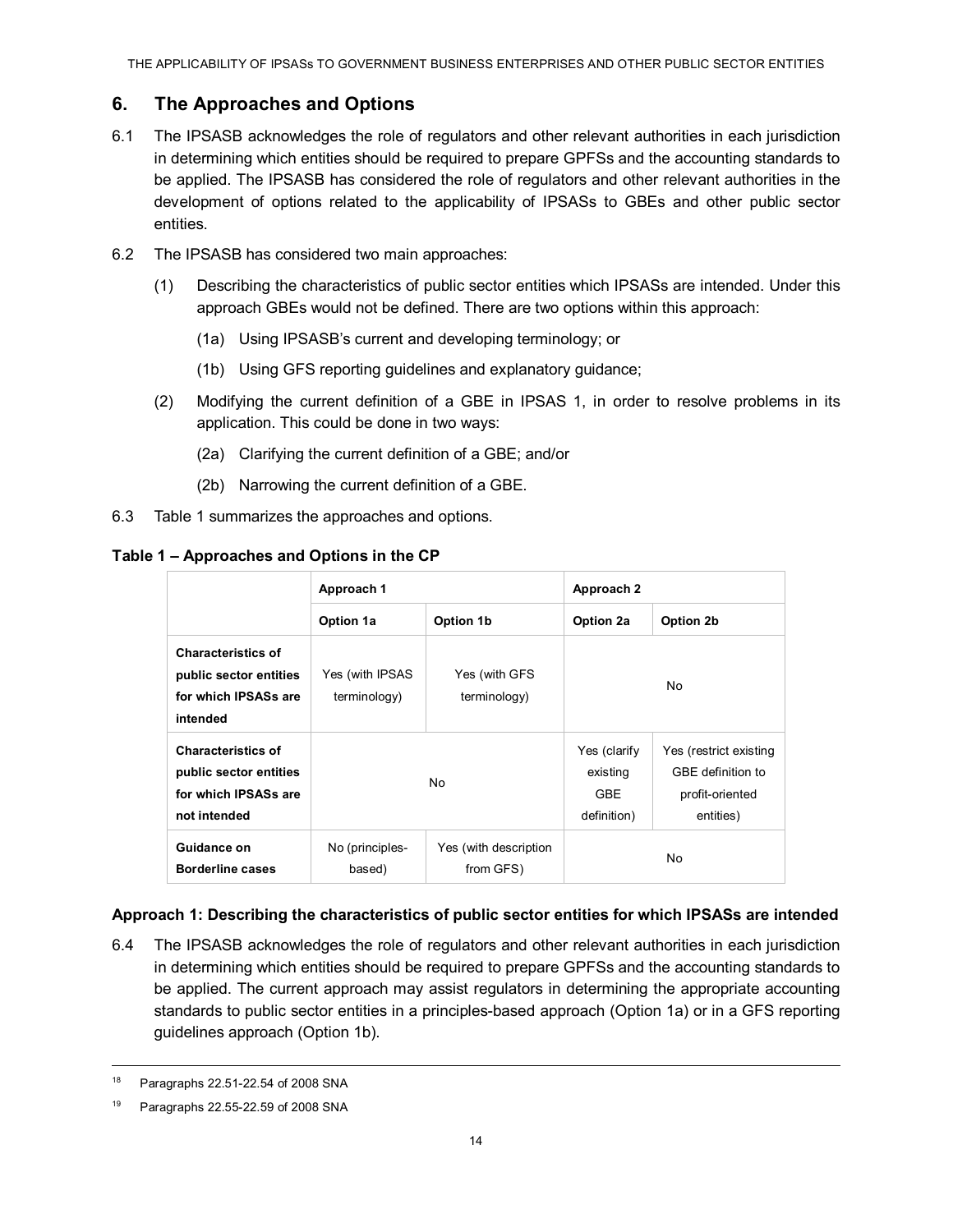### <span id="page-14-0"></span>**Option 1a: Using IPSASB's current and developing terminology**

- 6.5 Option 1a is based on current and developing IPSASB literature and describes the characteristics of public sector entities for which IPSASs are intended. Under this approach the IPSASB would not formally define GBEs. It would describe the characteristics of public sector entities, for which the IPSASB is developing IPSASs. This approach is consistent with the approach taken by the IASB for profit-oriented entities described in section 4. Such an approach will reflect the concepts and descriptions in *the Conceptual Framework.*
- 6.6 *The Conceptual Framework* states that "the primary function of governments and other public sector entities is to provide services that enhance or maintain the well-being of citizens and other eligible residents. Those services include, for example, welfare programs and policing, public education, national security and defense services. In most cases, these services are provided in non-exchange [transactions](#page-14-1)<sup>20</sup> and in a non-competitive environmen[t"](#page-14-2)<sup>21</sup>. To fund these services, "Governments and other public sector entities raise resources from taxpayers, donors, lenders, and other resource provider[s"](#page-14-3)<sup>22</sup> and they "are accountable for their management and use of resources to those that provide them with resources, and to those that depend on them to use those resources to deliver necessary service[s"](#page-14-4) <sup>23</sup>.
- 6.7 The draft *Preface to* the *Conceptual [Framework](#page-14-5)*<sup>24</sup> complements the above statement by indicating that "the primary objective of most public sector entities is to deliver services to the public, rather than to make profits and generate a rate of return to investors".
- 6.8 Under Option 1a IPSASB would describe the characteristics of the public sector entities in the following way:

IPSASs are designed to apply to entities that:

- (a) Are responsible for the delivery of [services](#page-14-6)<sup>25</sup> to the public with assets held primarily for their service potential and/or to make transfer payments to redistribute income and wealth;
- (b) Finance their activities, directly or indirectly, by means of taxes and/or transfers from other levels of government, social contributions, debt or fees and do not have capital providers that are seeking a return on their investment or a return of the investment.
- 6.9 Characteristic (a) relates to the primary objective of most public sector entities. This characteristic indicates that there are service recipients that need financial information for accountability and decision-making purposes, as discussed in *the Conceptual Framework*. Some services are provided without charge while a fee may be charged for others. Where charges are made to users of the service these are at prices set by the government of the jurisdiction to recover some or all of the costs of providing the service without the aim of making a profit.

<span id="page-14-1"></span><sup>&</sup>lt;sup>20</sup> "Exchange transactions are transactions in which one entity receives assets or services, or has liabilities extinguished, and directly gives approximately equally value to another entity in exchange. Non-exchange transactions are transactions in which an entity receives value from another entity without directly giving approximately equal value in exchange".

<span id="page-14-2"></span><sup>&</sup>lt;sup>21</sup> Conceptual Framework, Chapter 2: Objectives and Users of General Purpose Financial Reports, paragraph 2.7

<span id="page-14-3"></span><sup>&</sup>lt;sup>22</sup> Conceptual Framework, Chapter 2: Objectives and Users of General Purpose Financial Reports, paragraph 2.3

<span id="page-14-4"></span><sup>&</sup>lt;sup>23</sup> Conceptual Framework, Chapter 2: Objectives and Users of General Purpose Financial Reports paragraph 2.3

<span id="page-14-5"></span><sup>&</sup>lt;sup>24</sup> The Preface to the Conceptual Framework for General Purpose Financial Reporting by Public Sector Entities (Preliminary Board View, July 2013).

<span id="page-14-6"></span><sup>&</sup>lt;sup>25</sup> Services encompasses goods and services.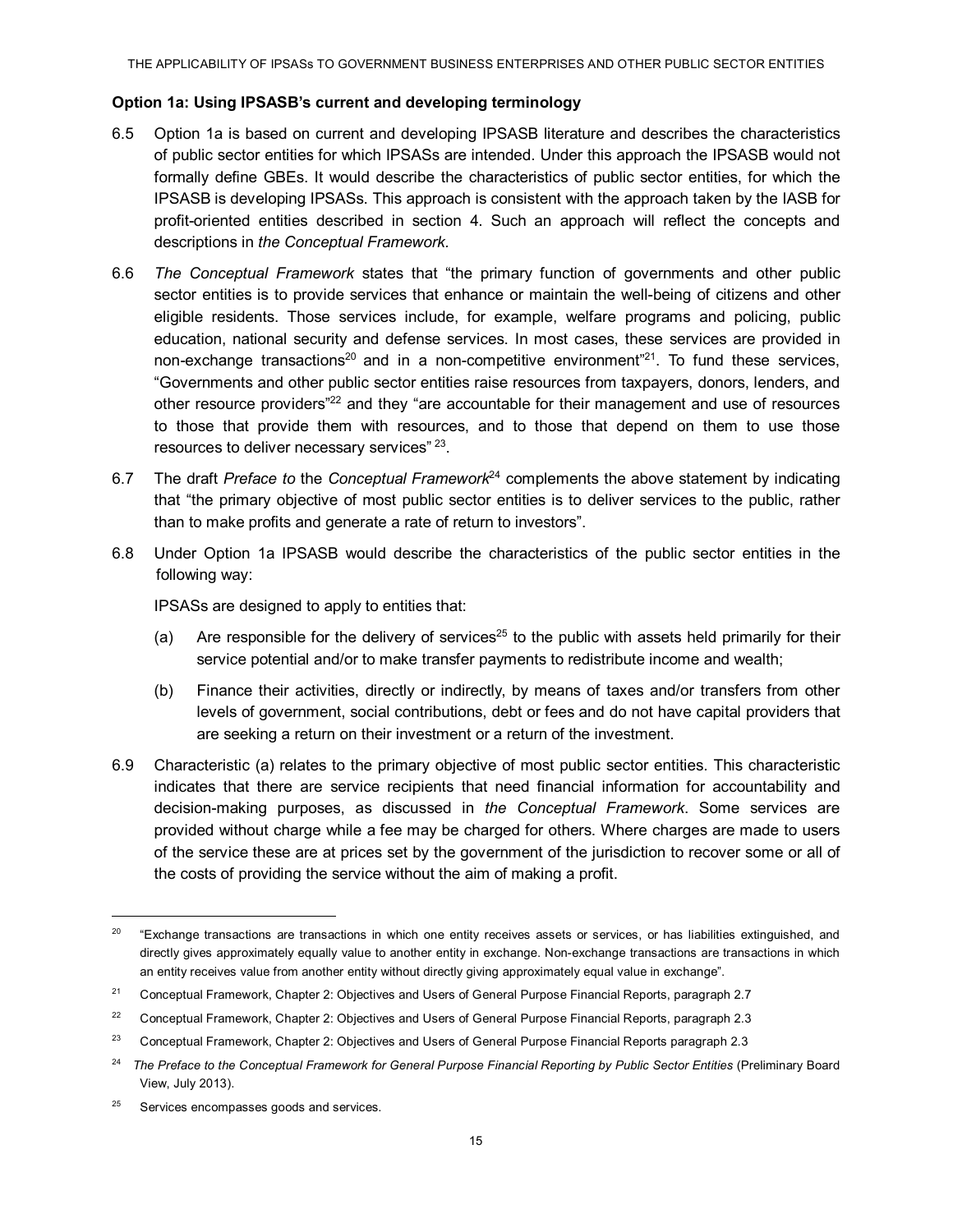- 6.10 Characteristic (b) indicates how activities are funded. Resource providers providing such funding are identified as primary users of IPSAS-based financial statements in *the Conceptual Framework*. The absence of capital providers that are seeking a return on their investment or a return of the investment is an indicator that an entity is not profit-seeking and that IPSASs are likely to be appropriate.
- 6.11 Option 1a is a principles-based approach and leaves regulators and other relevant authorities to decide on borderline cases.

## <span id="page-15-0"></span>**Option 1b: Using GFS reporting guidelines and explanatory guidance**

- 6.12 Option 1b imports a number of terms and explanatory guidance into IPSASB literature from GFS reporting guidelines. As in Option 1a, under Option 1b IPSASB would not define GBEs. Option 1b would:
	- (i) Describe the characteristics of public sector entities for which the IPSASB is developing IPSASs using the GFS reporting guidelines description of the GGS; and
	- (ii) Describe the terms "economically significantly prices" by distinguishing "market producers", "non-market producers", and "public corporation" and provide guidance on borderline cases drawn from the GFS reporting guidelines.
- 6.13 Under Option 1b the characteristics of public sector entities are:

IPSASs are designed to apply to entities that:

- (a) Are responsible for the delivery of goods and services to the community or to individual households on a non-market basis and make transfer payments to redistribute income and wealth;
- (b) Finance their activities, directly or indirectly, mainly by means of taxes, contributions and/or transfers from other levels of government.
- 6.14 The description of "economically significant prices", "market producers", "non-market producers", "public corporation" terms and borderline cases would be as follows:

"In GFS reporting guidelines, public sector entities inside the general government sector engage in non-market production and are, therefore, considered non-market producers. Public sector entities outside the general government sector (e.g. public corporations) operate on a market basis and are, therefore, considered market producers. To be considered as a market producer, a public sector entity must provide all or most of its output (excluding both taxes and subsidies on products), as defined in GFS reporting guidelines, to others at prices that are economically significant. Economically significant prices are prices that have a significant effect on the amounts that producers are willing to supply and on the amounts purchasers wish to buy. These prices normally result when:

a. The producer has an incentive to adjust supply either with the goal of making a profit in the long run or, at a minimum, covering capital and other costs; and

b. Consumers have the freedom to purchase or not purchase and make the choice on the basis of the prices charged.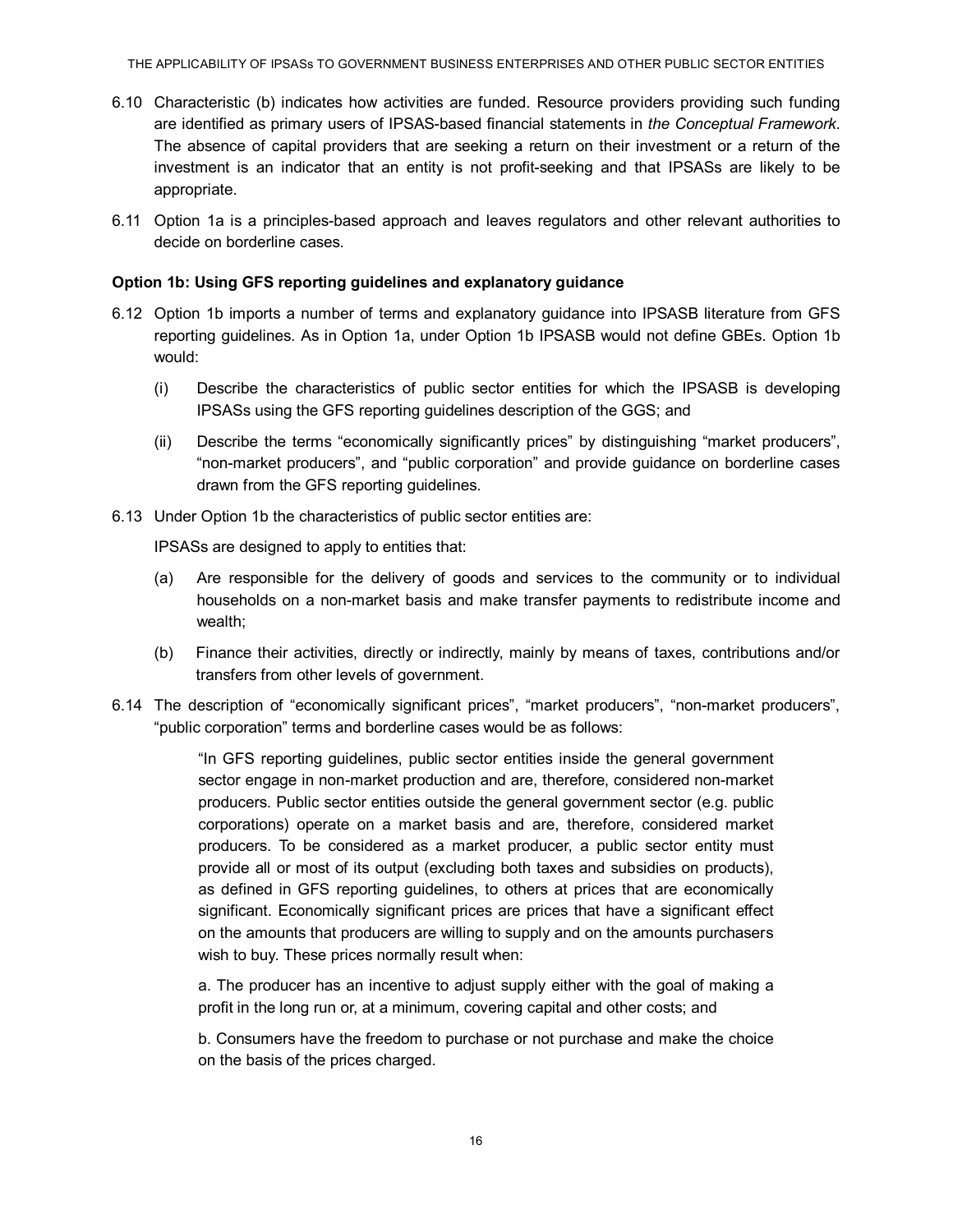It is expected that the value of goods and services sold (the sales) to average at least half of the production costs over a sustained multiyear period.

A public corporation is an entity controlled by another public sector entity that is market producer, is entitled to own goods or assets in its own right, is able to take economic decisions and engage in economic activities for which it is itself held to be directly responsible and accountable at law, is able to incur liabilities on its own behalf, to take on other obligations or future commitments and to enter into contracts and has a complete set of accounts, including a balance sheet of assets and liabilities.

GFS reporting guidelines provide guidance for borderline cases such as quasi[corporations](#page-16-2)<sup>26</sup>, restructuring [agencies](#page-16-3)<sup>27</sup>, special purpose [entities](#page-16-4)<sup>28</sup> and joint [ventures](#page-16-5)<sup>29</sup>."

- 6.15 Under Option 1b IPSASB would consider IPSASs to be applicable to a public sector entity that is within the GGS, according to GFS reporting guidelines. Conversely, the IPSASB would take the view that a public sector entity that is outside the GGS, would apply IFRSs or other standards for commercially-oriented entities.
- 6.16 Both options in Approach 1 are intended to give a clear indication of the types of entities that the IPSASB considers when developing IPSASs. Option 1a may assist regulators in considering which accounting standards are most appropriate for various types of public sector entities. Option 1b would be applicable to entities inside of the GGS and international governmental organizations.

## <span id="page-16-0"></span>**Approach 2: Modifying the current definition of a GBE in IPSAS 1**

#### <span id="page-16-1"></span>**Option 2a: Clarifying the current definition of a GBE**

- 6.17 Under this option the IPSASB would continue to define GBEs and state that IPSASs apply to public sector entities other than GBEs. The option would seek to clarify the current definition, so that it is applied more consistently, rather than to modify it significantly. The definition would continue to apply to entities with both a profit-seeking objective and a full cost recovery objective.
- 6.18 Under this option there are four aspects that could be clarified:
	- (a) *That an entity has the power to contract in its own name*. An entity's ability to contract in its own name would become an indicator of the entity's ability to determine its operating and financing policies, rather than an essential criterion of the definition. Therefore an entity that does not have the power to contract in its own name, but meets the other criteria in the revised definition of a GBE would be classified as a GBE. This addresses the circumstances of entities that are not permitted to enter into legally-binding contracts.
	- (b) *That an entity has been assigned the financial and operational authority to carry on a business.* The extent of authority will vary between entity and jurisdiction so it would be impractical to expect to be able to agree on a universally acceptable definition. One way of clarifying this characteristic would be to state that the extent of the financial and operational

<span id="page-16-2"></span><sup>26</sup> Paragraphs 22.44-22.46 of 2008 SNA

<span id="page-16-3"></span><sup>27</sup> Paragraphs 22.47-22.50 of 2008 SNA

<span id="page-16-4"></span><sup>28</sup> Paragraphs 22.51-22.54 of 2008 SNA

<span id="page-16-5"></span><sup>29</sup> Paragraphs 22.55-22.59 of 2008 SNA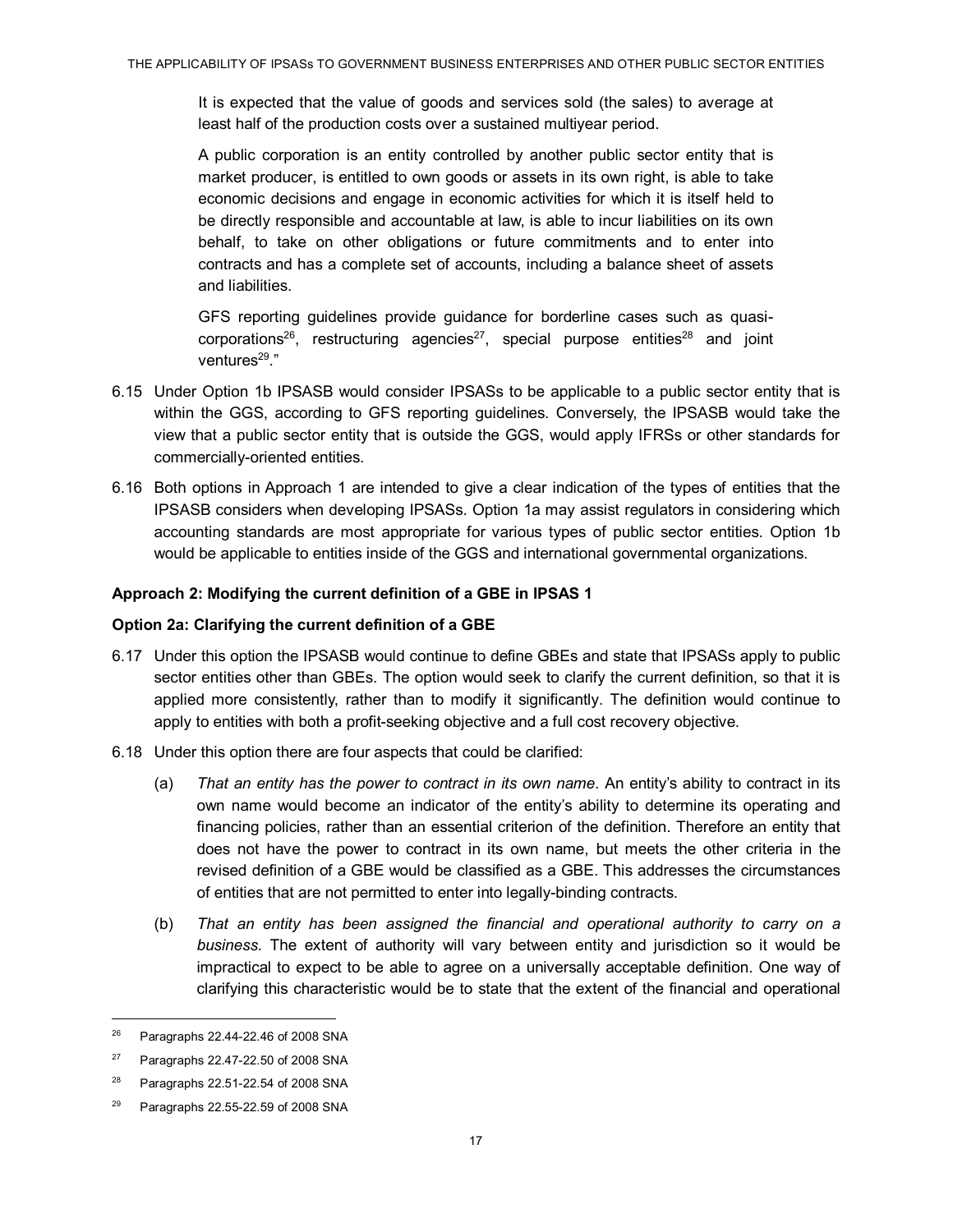authority will be defined in legislation or in governance documentation applicable to each entity.

- (c) *That an entity sells good and services in the normal course of its business to other entities at a profit or full cost recovery.*
	- (i) The meaning of the phrase "to other entities" could be clarified by replacing the term "other entities" with "to entities outside the reporting entity".
	- (ii) The meaning of the phrase "full cost recovery" could be clarified by referring to "recovery of all fixed and variable costs of the reporting period". The possible removal of full cost recovery altogether from the definition is addressed in Option 2(b).
- (d) *That an entity is not reliant on continuing government funding to be a going concern (other than purchases of outputs at arm's length).*
	- (i) As explained in paragraphs 3.15-3.17 jurisdictions interpret the requirement that an entity is "not reliant" on continuing government funding in a number of different ways. The term "not reliant" could be clarified by providing additional explanation that it means the entity is financially viable without being dependent on continuing government funding because the extent of such funding is a small proportion of its total revenue: and
	- (ii) The term "continuing government funding" could be clarified by distinguishing between entities which receive funding each year and those which receive government funding only in some years.
- 6.19 Under this option the revised definition of GBEs would be an entity that:
	- (a) Has been assigned the financial and operational authority in legislation or governance documentation to carry on a business;
	- (b) Delivers services, in the normal course of its business, to individuals and non-government organizations as well as other public sector entities outside the reporting entity at a profit or to achieve recovery of all fixed and variable costs of the reporting period;
	- (c) Is not reliant on continued government funding to be a going concern (other than purchases of outputs at arm's length); and
	- (d) Is controlled by a public sector entity.
- 6.20 Supporting guidance would indicate that a GBE would usually contract in its own name. However an entity that meets characteristics (a) to (d) would meet the definition even if it cannot contract in its own name. As this option does not remove entities with a full cost recovery rather than profitseeking objective from the definition of a GBE, it would be a limited change from the current definition.

#### <span id="page-17-0"></span>**Option 2b: Narrowing the current definition of a GBE**

6.21 This option also maintains the current approach of defining GBEs and stating that IPSASs apply to public sector entities other than GBEs. The definition of a GBE would be narrowed and, as a consequence, there would be a reduction in the number of controlled entities meeting the definition. Consequently IPSASs would be considered appropriate for more entities than is currently the case.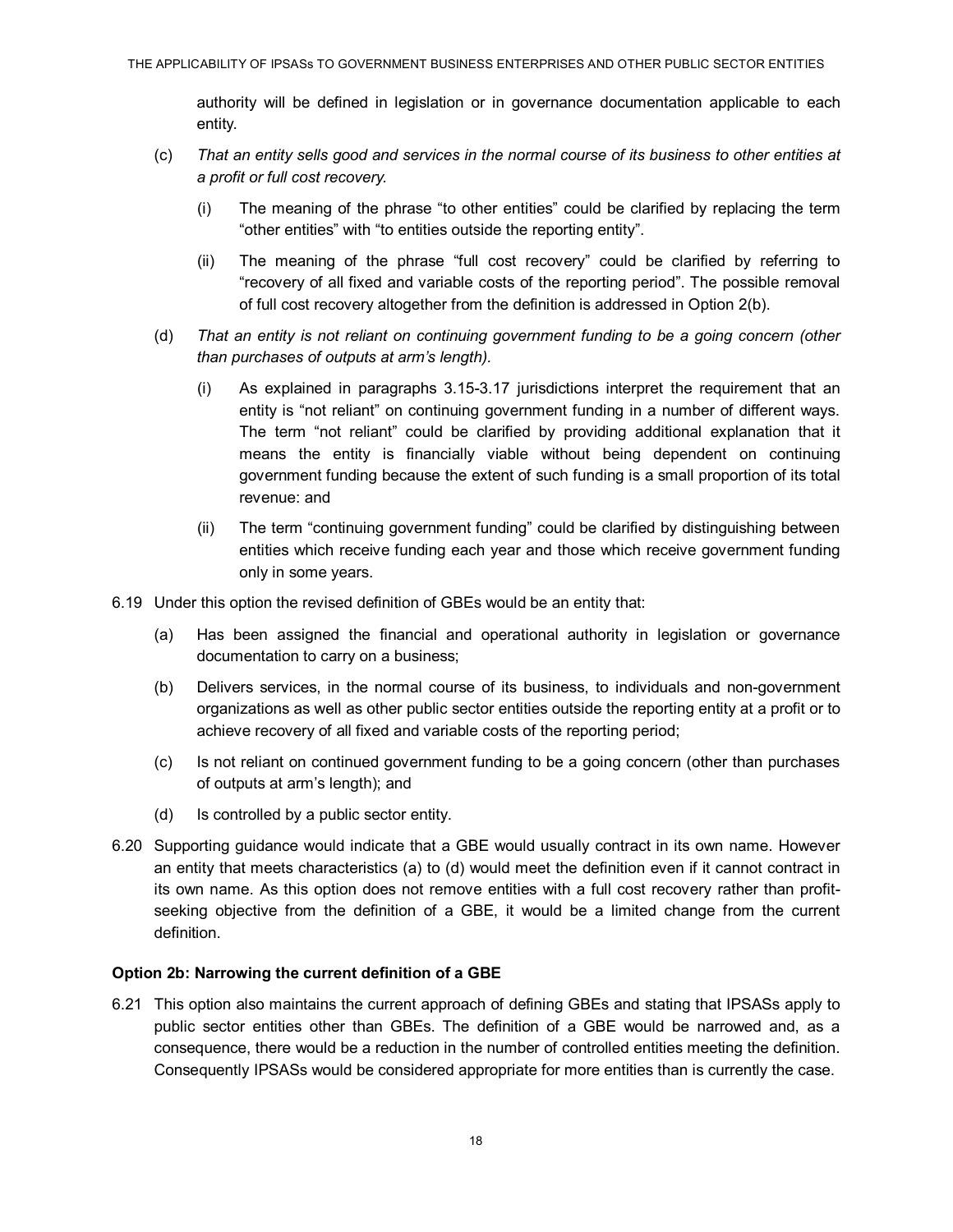- 6.22 The differences from Option 2a are that:
	- (a) The definition of a GBE would be limited to entities with a profit-seeking objective. Under this narrower definition, entities with a full cost recovery objective, rather than a profit-seeking objective, would not be GBEs.
	- (b) The criterion of non-reliance on continuing government funding would be strengthened in comparison by relating it to the going concern principle in the context of the financial statements and by providing examples of such funding and other forms of direct or indirect financial support from government. This change in the definition would exclude controlled entities that rely on concessionary funding, government guarantees, community service grants or other forms of financial support from being going concerns.
- 6.23 Under this option the revised definition of a GBE would be an entity that:
	- (a) Has been assigned the financial and operational authority in legislation or governance documentation to carry on a business;
	- (b) Delivers good and services, in the normal course of its business, to individuals and nongovernment organizations as well as other public sector entities with a profit-oriented objective;
	- (c) Can prepare its financial statements on a going concern basis without being reliant on any continuing government funding or other forms of direct or indirect financial support from government (other than purchases of outputs at arm's length). Such funding or financial support includes concessionary loans, government guarantees and grants for meeting community service obligations; and
	- (d) Is controlled by a public sector entity.
- 6.24 Like Option 2a, this option clarifies aspects of the definition. It changes the words "at a profit" in the current definition" to "with a profit-oriented objective" to acknowledge that profit-oriented entities may make a loss in certain years. Such a revised definition would mean that entities operating on a full cost recovery basis would apply IPSASs.

## <span id="page-18-0"></span>**7. IPSASB's Preliminary View**

- 7.1 Approach 1 has a number of advantages. Describing the entities for which IPSASs are appropriate, rather than defining GBEs would alert users and regulators to IPSASB's view of the entities for which it is developing IPSASs. It would acknowledge that regulators have the powers to determine which entities should apply particular standards in their jurisdictions. It would remove a definition that has been problematic to interpret and apply from the IPSASB literature.
- 7.2 Option 1a gives a high level description of public sector entities which the IPSASB considers when developing IPSAS using terminology drawn from IPSASB's current and developing literature, in particular *the Conceptual Framework*.
- 7.3 Option 1b aims to enhance convergence between IPSASs and GFS reporting guidelines by assuming that IPSASs are appropriate for a public sector entity that is within the GGS, as described in GFS reporting guidelines. It has the advantage of bridging the differences between IPSASs and GFS reporting guidelines. However, its reliance on concepts used in statistical guidelines would mean that a number of terms and explanations would need to be introduced into the IPSASB's literature.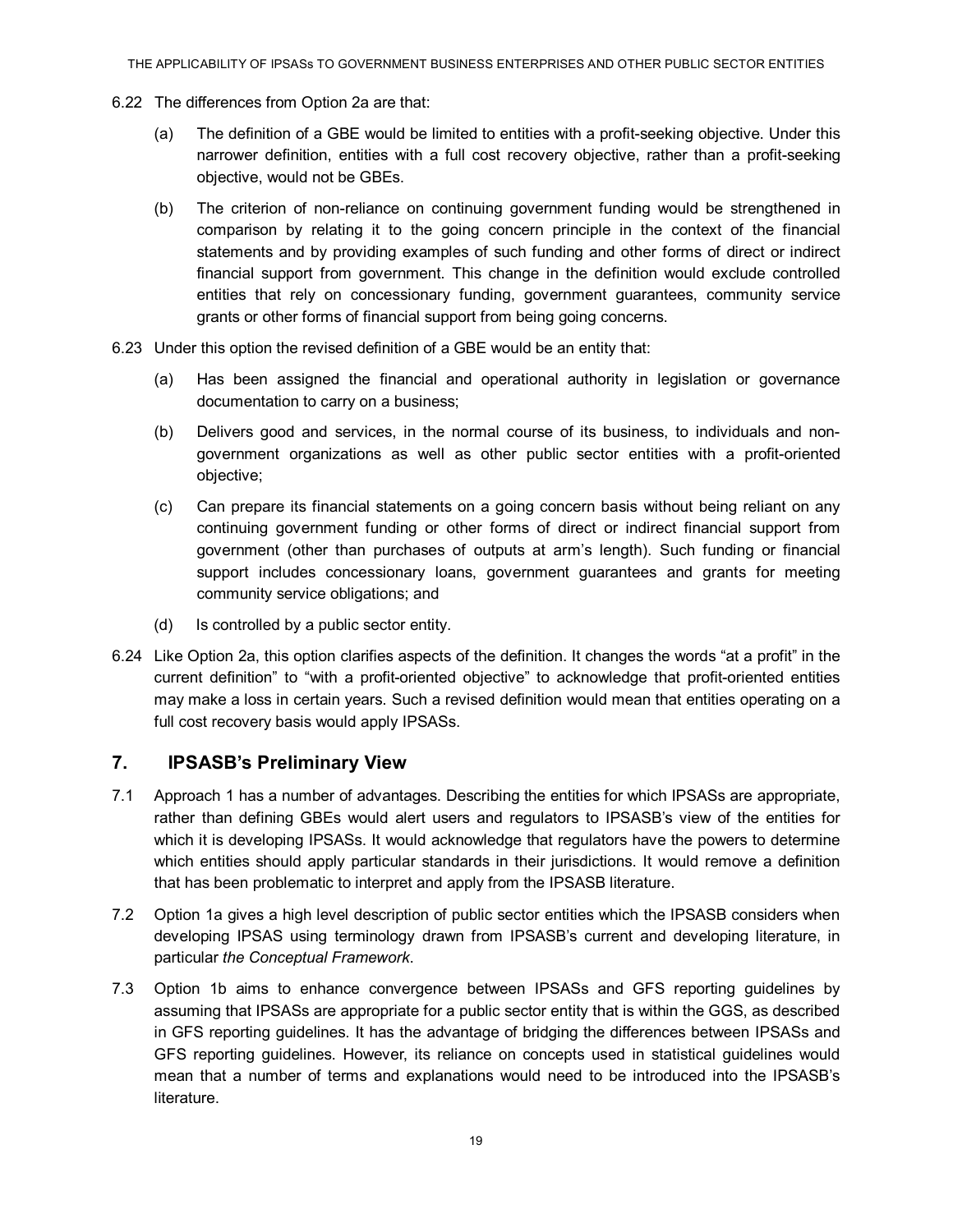THE APPLICABILITY OF IPSASs TO GOVERNMENT BUSINESS ENTERPRISES AND OTHER PUBLIC SECTOR ENTITIES

- 7.4 Approach 2 could lead to a more consistent identification of entities for which IPSASs are appropriate, rather than standards developed primarily for profit-oriented entities. However, the IPSASB has reservations about both the options in Approach 2.
- 7.5 Option 2a still has a number of limitations. Although it would clarify some issues with the current definition of a GBE it would not eliminate all of them and therefore its impact might be limited. For example, there may still be differences of opinion as to what constitutes "full cost recovery".
- 7.6 Option 2b would address more of the issues with the current definition of a GBE than Option 2a. In particular it would restrict the definition to entities that have an explicit profit-oriented objective. It would also endeavor to limit the definition to entities that are not dependent on a variety of sources of continuing government funding and guarantees in order to be going concerns in the context of the preparation of the financial statements. However, government funding of controlled entities can be complex and variable and assessing whether one-off interventions preclude an entity from meeting the definition of a GBE would still require judgment. Therefore, Option 2b would only partially resolve the problems and ambiguities in the current definition of a GBE.
- 7.7 The IPSASB's unanimous PV is that Approach 1 is most appropriate because it focuses on the characteristics of public sector entities for which IPSASs are intended. A majority of IPSASB members support Option 1a because it is a high level, principles-based approach that draws on *the Conceptual Framework*. In addition it acknowledges the role of regulators and other relevant authorities in determining which entities should apply IPSASs.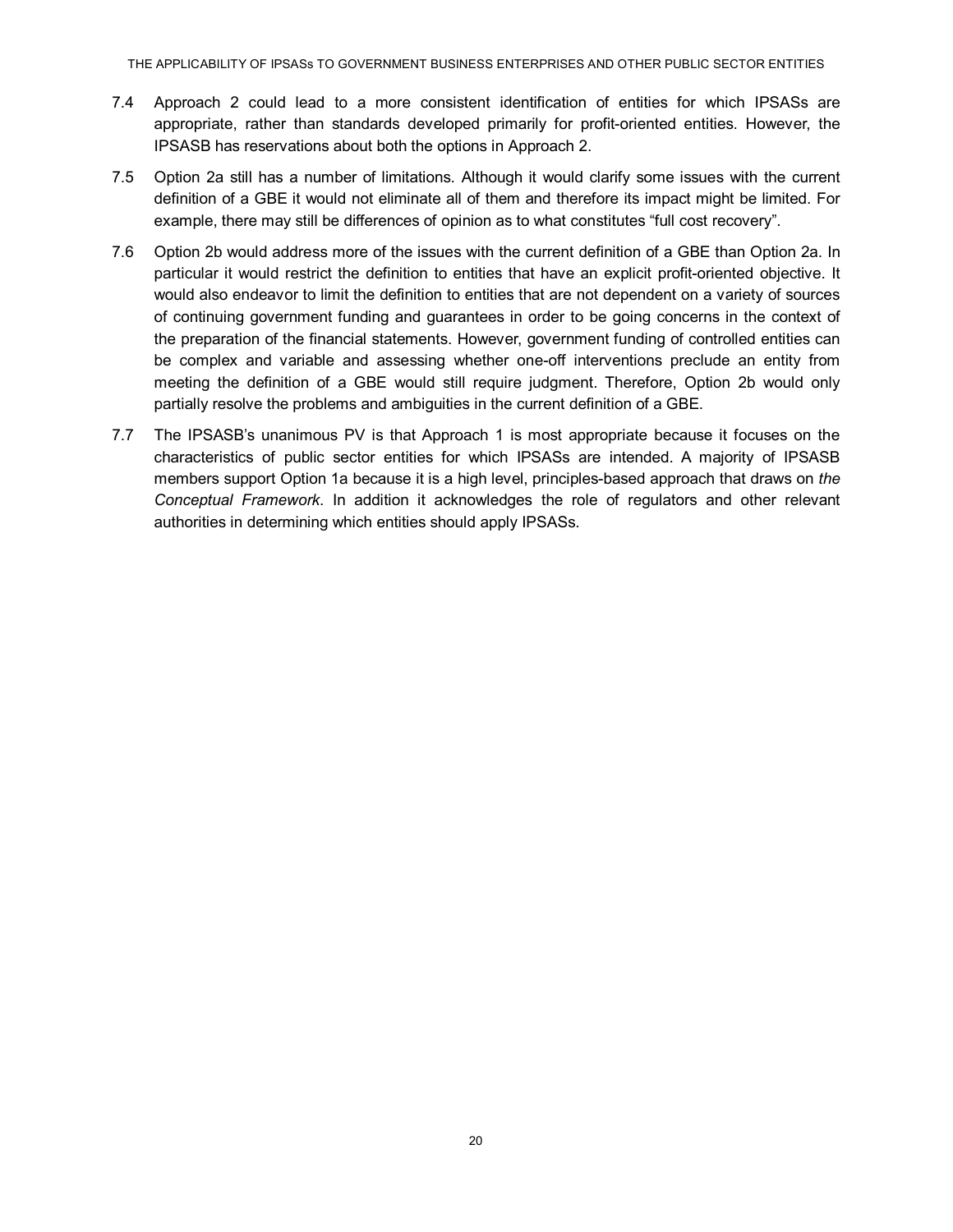International Public Sector Accounting Standards, Exposure Drafts, Consultation Papers, and other IPSASB publications are published by, and copyright of, IFAC.

The IPSASB and IFAC do not accept responsibility for loss caused to any person who acts or refrains from acting in reliance on the material in this publication, whether such loss is caused by negligence or otherwise.

The IPSASB logo, 'International Public Sector Accounting Standards Board', 'IPSASB', 'International Public Sector Accounting Standards' 'IPSAS', the IFAC logo, 'International Federation of Accountants', and 'IFAC' are trademarks and service marks of IFAC.

<span id="page-20-0"></span>Copyright © August 2014 by the International Federation of Accountants (IFAC). All rights reserved. Permission is granted to make copies of this work to achieve maximum exposure and feedback provided that each copy bears the following credit line: "*Copyright © August 2014 by the International Federation of Accountants (IFAC). All rights reserved. Used with permission of IFAC. Permission is granted to make copies of this work to achieve maximum exposure and feedback*."